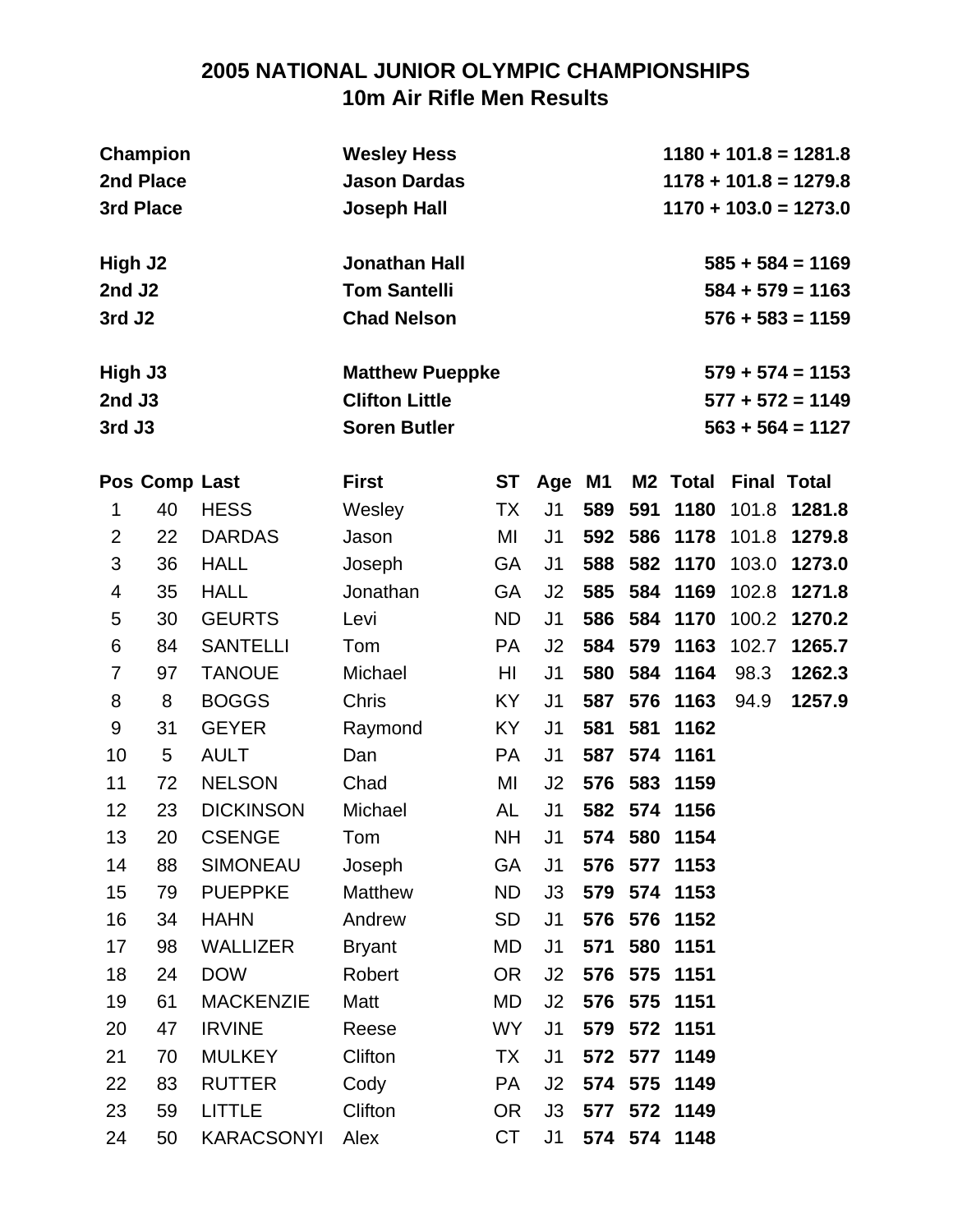|    | Pos Comp Last  |                          | <b>First</b>          | <b>ST</b>       | Age            | <b>M1</b> |         | M <sub>2</sub> Total | <b>Final Total</b> |  |
|----|----------------|--------------------------|-----------------------|-----------------|----------------|-----------|---------|----------------------|--------------------|--|
| 25 | 51             | <b>KEMP</b>              | Chris                 | <b>CT</b>       | J <sub>1</sub> | 575       | 573     | 1148                 |                    |  |
| 26 | 81             | <b>RIDGE</b>             | Kenneth               | <b>PA</b>       | J <sub>1</sub> | 577       | 571     | 1148                 |                    |  |
| 27 | 100            | <b>WITBRODT</b>          | Kevin                 | <b>MO</b>       | J <sub>1</sub> | 570 576   |         | 1146                 |                    |  |
| 28 | 82             | <b>ROLAND</b>            | Andrew                | <b>OR</b>       | J <sub>1</sub> | 570       | 574     | 1144                 |                    |  |
| 29 | 73             | <b>OWSLEY</b>            | Cody                  | <b>KS</b>       | J <sub>1</sub> | 573       | 571     | 1144                 |                    |  |
| 30 | 75             | <b>PENTZ</b>             | Justin                | <b>PA</b>       | J2             |           |         | 568 574 1142         |                    |  |
| 31 | 56             | <b>LEMENAGER</b>         | Lee                   | CA              | J <sub>1</sub> | 569       |         | 573 1142             |                    |  |
| 32 | 27             | <b>FREEZE</b>            | Ty                    | WA              | J <sub>1</sub> | 570       |         | 572 1142             |                    |  |
| 33 | 92             | <b>SMITH</b>             | Kyle                  | PA              | J2             |           |         | 574 567 1141         |                    |  |
| 34 | 11             | <b>BROOKS</b>            | <b>Beniah</b>         | WA              | J <sub>1</sub> |           | 573 567 | 1140                 |                    |  |
| 35 | 58             | <b>LEYDIG</b>            | Andrew                | <b>PA</b>       | J <sub>1</sub> | 568       | 571     | 1139                 |                    |  |
| 36 | 54             | <b>KOVALOV</b>           | Paul                  | NY              | J1             | 571       | 568     | 1139                 |                    |  |
| 37 | 46             | <b>HUCKABY</b>           | Phillip               | <b>GA</b>       | J2             | 571       | 568     | 1139                 |                    |  |
| 38 | 67             | <b>MONTZ</b>             | <b>Richard Wesley</b> | CA              | J <sub>1</sub> | 580       | 558     | 1138                 |                    |  |
| 39 | 16             | <b>CASALONE</b>          | <b>Troy</b>           | <b>TN</b>       | J <sub>1</sub> | 564       | 573     | 1137                 |                    |  |
| 40 | 15             | <b>BUTLER</b>            | J. William            | VT              | J <sub>1</sub> | 561       | 575     | 1136                 |                    |  |
| 41 | 4              | <b>ALBRIGHT</b>          | Joshua                | <b>CT</b>       | J <sub>1</sub> |           |         | 564 572 1136         |                    |  |
| 42 | 101            | <b>YOUNGS</b>            | Greg                  | CO              | J <sub>1</sub> | 564       | 571     | 1135                 |                    |  |
| 43 | 99             | <b>WILCOX</b>            | Kent                  | <b>KY</b>       | J2             | 565       | 570     | 1135                 |                    |  |
| 44 | 55             | <b>LAMSON</b>            | Andy                  | VT              | J2             | 567       | 568     | 1135                 |                    |  |
| 45 | 28             | <b>GAUTHIER</b>          | Harrison              | CO              | J <sub>1</sub> | 570       | 565     | 1135                 |                    |  |
| 46 | 87             | <b>SETTLEMIRES Ethan</b> |                       | <b>MS</b>       | J2             | 563       | 571     | 1134                 |                    |  |
| 47 | 89             | <b>SINGLETON</b>         | Keegan                | <b>TN</b>       | J <sub>1</sub> | 581       | 552     | 1133                 |                    |  |
| 48 | 102            | <b>YOUNGS</b>            | Kyle                  | CO              | J2             | 567 565   |         | 1132                 |                    |  |
| 49 | 77             | <b>PHILLIPS</b>          | Kyle                  | GA              | J2             |           | 566 565 | 1131                 |                    |  |
| 50 | $\overline{7}$ | <b>BITTLER</b>           | Nicholas              | <b>OR</b>       | J1             | 571       | 560     | 1131                 |                    |  |
| 51 | 39             | <b>HELMERS</b>           | Daniel                | FL.             | J2             | 561       | 569     | 1130                 |                    |  |
| 52 | 53             | <b>KOLJONEN</b>          | <b>Benn</b>           | МT              | J <sub>1</sub> | 568       | 562     | 1130                 |                    |  |
| 53 | 65             | <b>MCSHEEHY</b>          | Ryan                  | МA              | J <sub>1</sub> | 562       | 567     | 1129                 |                    |  |
| 54 | 94             | <b>STARLING</b>          | William               | <b>GA</b>       | J2             | 568       | 561     | 1129                 |                    |  |
| 55 | 14             | <b>BUTLER</b>            | Soren                 | <b>ND</b>       | J3             | 563       |         | 564 1127             |                    |  |
| 56 | 17             | <b>CASTLE</b>            | <b>Nicholas</b>       | ID              | J <sub>1</sub> | 564       | 563     | 1127                 |                    |  |
| 57 | 3              | <b>ADAMS</b>             | Jacob                 | OR <sub>.</sub> | J2             | 565       | 562     | 1127                 |                    |  |
| 58 | 43             | <b>HOLLEY</b>            | Shawn                 | VA              | J2             | 566       | 561     | 1127                 |                    |  |
| 59 | 64             | <b>MARION</b>            | Daniel 'Luke'         | <b>PA</b>       | J <sub>1</sub> | 560       | 566     | 1126                 |                    |  |
| 60 | 80             | <b>RESSEL</b>            | Charles               | <b>OH</b>       | J <sub>1</sub> | 563       | 563     | 1126                 |                    |  |
| 61 | 21             | <b>DAME</b>              | Jacob                 | R <sub>l</sub>  | J2             | 558       | 566     | 1124                 |                    |  |
| 62 | 25             | <b>FLINT</b>             | Scott                 | <b>TX</b>       | J3             | 558       | 566     | 1124                 |                    |  |
| 63 | 62             | <b>MALONE</b>            | Justin                | WA              | J2             | 562 561   |         | 1123                 |                    |  |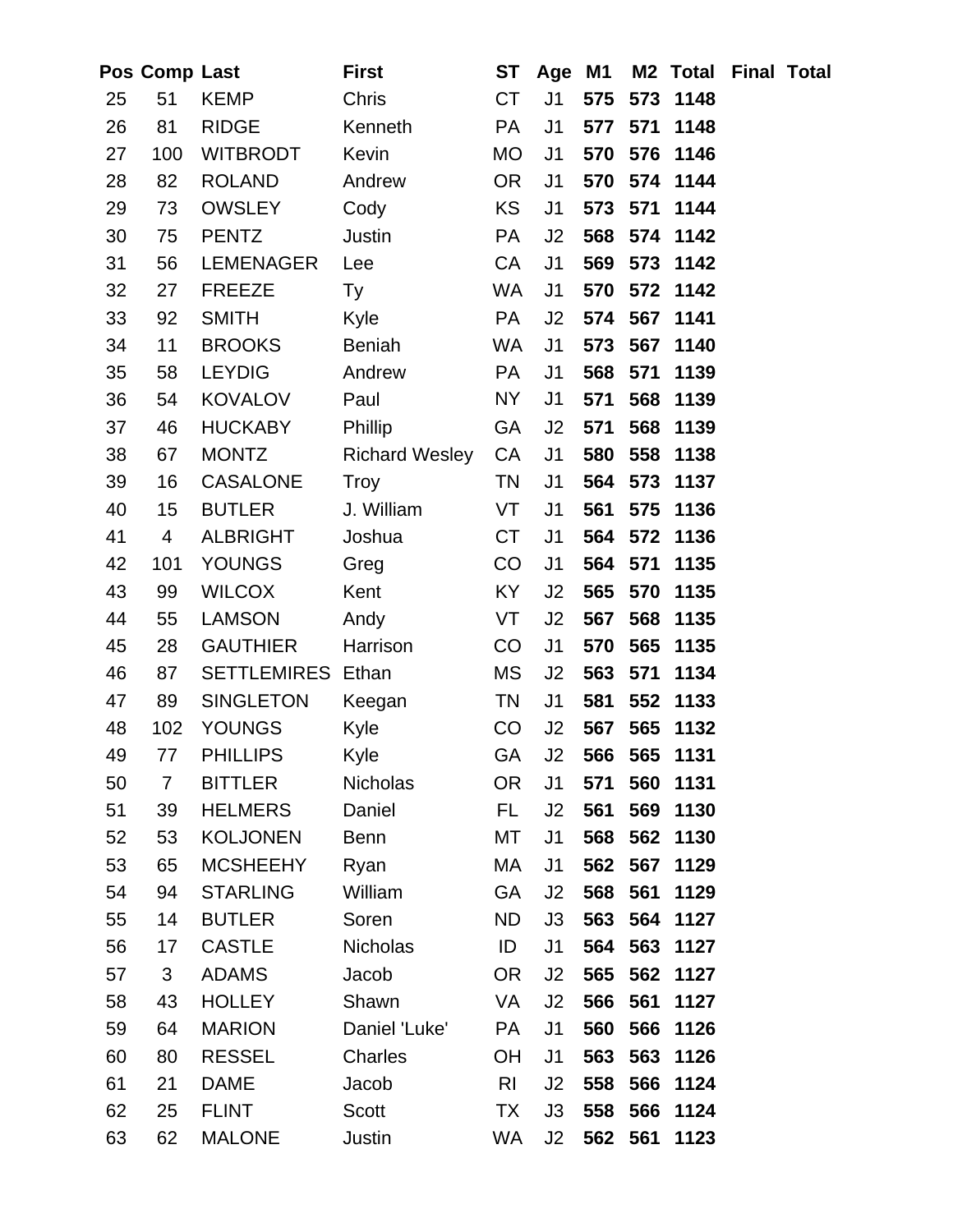|    | Pos Comp Last   |                   | <b>First</b>   | <b>ST</b> | Age M1         |         |         | <b>M2 Total Final Total</b> |  |
|----|-----------------|-------------------|----------------|-----------|----------------|---------|---------|-----------------------------|--|
| 64 | 95              | <b>STEPP</b>      | <b>Brad</b>    | <b>PA</b> | J <sub>1</sub> | 558     |         | 563 1121                    |  |
| 65 | 49              | <b>JETTE</b>      | Harley         | WA        | J2             | 559     | 559     | 1118                        |  |
| 66 | 33              | <b>GREENE</b>     | James          | KY        | J1             | 568     | 548     | 1116                        |  |
| 67 | 90              | <b>SKEUSE</b>     | Sean           | <b>NJ</b> | J2             | 554     | 560     | 1114                        |  |
| 68 | 86              | <b>SEJKORA</b>    | Clint          | <b>NE</b> | J2             | 556     | 555     | 1111                        |  |
| 69 | 44              | <b>HOLSOPPLE</b>  | Aaron          | <b>PA</b> | J3             | 548     | 554     | 1102                        |  |
| 70 | 32              | <b>GILLAND</b>    | Max            | <b>NC</b> | J <sub>1</sub> | 544 551 |         | 1095                        |  |
| 71 | 71              | <b>NEIDIGH</b>    | Jed            | <b>PA</b> | J2             | 560     | 534     | 1094                        |  |
| 72 | 29              | <b>GAWORSKI</b>   | Tim            | МT        | J3             | 546     | 546     | 1092                        |  |
| 73 | 6               | <b>AWALT</b>      | Mike           | CO        | J2             | 546     | 546     | 1092                        |  |
| 74 | 76              | <b>PETE</b>       | Joseph         | <b>OR</b> | J3             | 550     | 536     | 1086                        |  |
| 75 | 63              | <b>MAR</b>        | <b>Timothy</b> | WA        | J3             | 527     | 558     | 1085                        |  |
| 76 | 10              | <b>BRANDT</b>     | Henry (Alex)   | <b>SC</b> | J3             | 553     | 530     | 1083                        |  |
| 77 | 9               | BOYD <sup>*</sup> | Eric           | <b>OR</b> | J3             |         |         | 533 542 1075                |  |
| 78 | 60              | <b>LIVO</b>       | Kurt           | CO        | J3             | 547     | 528     | 1075                        |  |
| 79 | 66              | <b>MEYER</b>      | Kasey          | IL.       | J2             | 540     | 534     | 1074                        |  |
| 80 | 18              | <b>CHILDERS</b>   | Hayden         | CA        | J3             | 535     | 537     | 1072                        |  |
| 81 | 12 <sub>2</sub> | <b>BURKHARDT</b>  | Max            | CO        | J3             | 537     | 533     | 1070                        |  |
| 82 | 38              | <b>HECK</b>       | Sam            | MD        | J2             |         | 525 515 | 1040                        |  |
|    |                 |                   |                |           |                |         |         |                             |  |

\* Penalty - 7.6.6.2.1.1 - 2 point deduction Comp 9 Match 1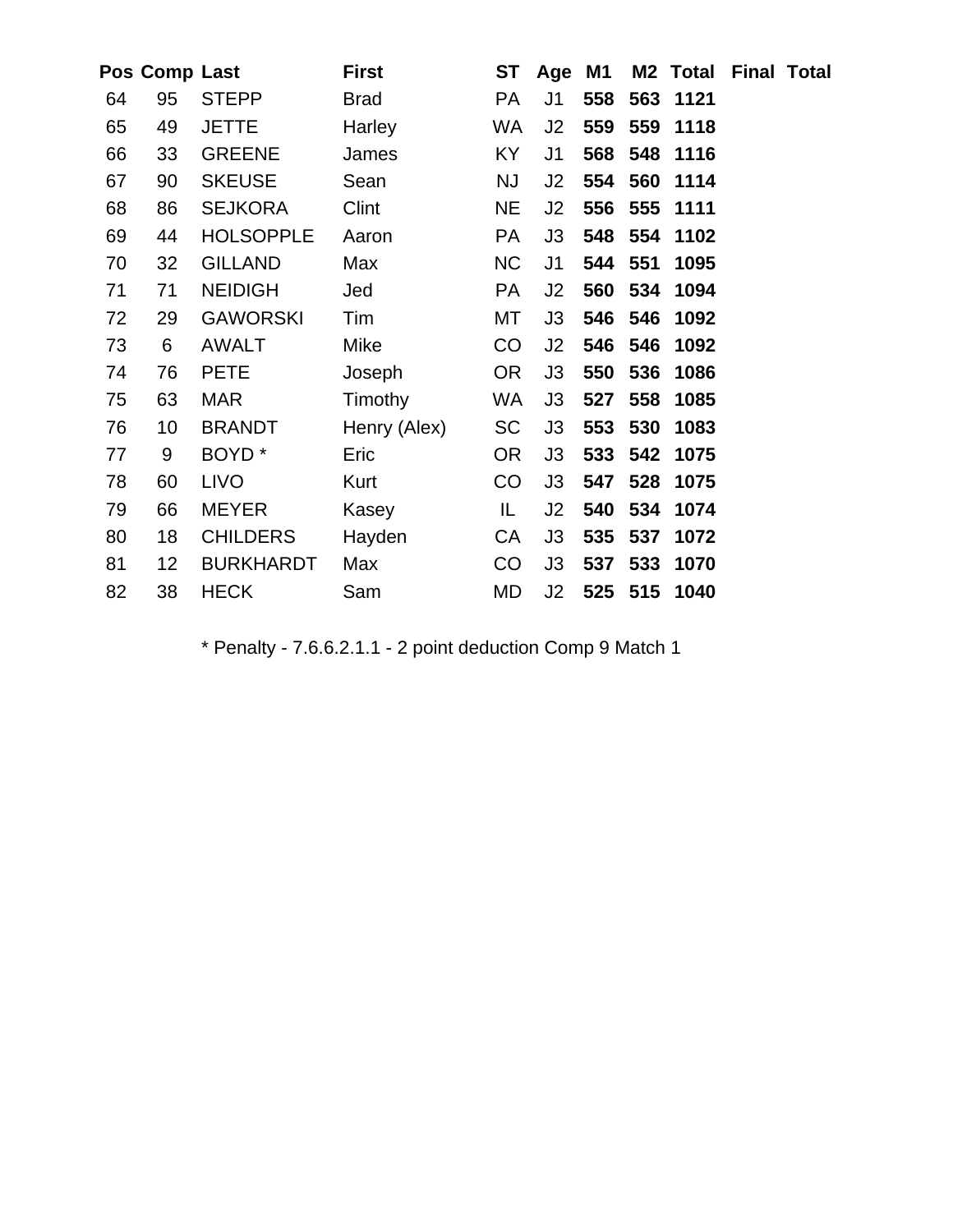#### **2005 NATIONAL JUNIOR OLYMPIC CHAMPIONSHIPS 50m Three Position Rifle Men Results**

| Champion<br><b>Lone Star Trophy</b>    |              |                            | <b>Joseph Hall</b> |     |           |  |              |     |                |       | $2340 + 100.7 = 2440.7$ |                        |  |  |
|----------------------------------------|--------------|----------------------------|--------------------|-----|-----------|--|--------------|-----|----------------|-------|-------------------------|------------------------|--|--|
| 2nd Place                              |              | <b>Christopher Abalo</b>   |                    |     |           |  |              |     |                |       |                         | $2328 + 93.5 = 2421.5$ |  |  |
| 3rd Place                              |              | <b>Joshua Albright</b>     |                    |     |           |  |              |     |                |       |                         | $2293 + 96.3 = 2389.3$ |  |  |
| High J2                                |              | <b>Tom Santelli</b>        |                    |     |           |  |              |     |                |       |                         | $1137 + 1146 = 2283$   |  |  |
| <b>Anschutz Precision Sales Trophy</b> |              |                            |                    |     |           |  |              |     |                |       |                         |                        |  |  |
| 2nd J2                                 |              | <b>Cody Rutter</b>         |                    |     |           |  |              |     |                |       |                         | $1140 + 1141 = 2281$   |  |  |
| 3rd J <sub>2</sub>                     |              | <b>Jonathan Hall</b>       |                    |     |           |  |              |     |                |       |                         | $1131 + 1139 = 2270$   |  |  |
| High J3                                |              | <b>Clifton Little</b>      |                    |     |           |  |              |     |                |       |                         | $1110 + 1110 = 2220$   |  |  |
| $2nd$ J3                               |              | <b>Matthew Pueppke</b>     |                    |     |           |  |              |     |                |       |                         | $1115 + 1096 = 2211$   |  |  |
| 3rd J3                                 |              | <b>Timothy Mar</b>         |                    |     |           |  |              |     |                |       |                         | $1102 + 1093 = 2195$   |  |  |
| <b>Pos Comp Last</b>                   | <b>First</b> | <b>ST Age Prn Stnd Knl</b> |                    |     | <b>M1</b> |  | Prn Stnd Knl |     | M <sub>2</sub> | Total | Final                   | Total                  |  |  |
| HALL<br>36                             | Joseph       | 393<br>GA<br>J1            | 385                | 393 | 1171      |  | 395 389      | 385 | 1169           | 2340  |                         | 100.7 2440.7           |  |  |

| 1  | 36  | <b>HALL</b>             | Joseph          | GA        | J <sub>1</sub> | 393 | 385 | 393 | 1171             | 395 | 389 | 385 | 1169          | 2340      | 100.7 | 2440.7 |
|----|-----|-------------------------|-----------------|-----------|----------------|-----|-----|-----|------------------|-----|-----|-----|---------------|-----------|-------|--------|
| 2  | 2   | <b>ABALO</b>            | Christopher     | <b>NY</b> | J <sub>1</sub> | 398 | 376 | 383 | 1157 400 379     |     |     |     | 392 1171      | 2328      | 93.5  | 2421.5 |
| 3  | 4   | <b>ALBRIGHT</b>         | Joshua          | <b>CT</b> | J <sub>1</sub> | 391 | 363 | 388 | 1142 392         |     | 369 |     | 390 1151      | 2293      | 96.3  | 2389.3 |
| 4  | 20  | <b>CSENGE</b>           | Tom             | <b>NH</b> | J <sub>1</sub> | 388 | 373 | 384 | 1145 391         |     | 374 |     | 382 1147      | 2292      | 92.5  | 2384.5 |
| 5  | 93  | <b>SPRECHER</b>         | David           | FL.       | J <sub>1</sub> | 395 | 371 | 376 | 1142             | 395 | 368 |     | 385 1148      | 2290      | 91.3  | 2381.3 |
| 6  | 48  | <b>JABLONSKI</b>        | Michael         | <b>NY</b> | J <sub>1</sub> | 389 | 366 | 379 | 1134 394         |     | 375 | 383 | 1152 2286     |           | 91.5  | 2377.5 |
| 7  | 84  | <b>SANTELLI</b>         | Tom             | PA        | J <sub>2</sub> | 388 | 373 | 376 | 1137 397         |     | 369 | 380 | 1146          | 2283      | 94.1  | 2377.1 |
| 8  | 42  | <b>HOGLE</b>            | John            | МA        | J <sub>1</sub> | 390 | 371 | 376 | 1137             | 388 | 375 | 381 | 1144          | 2281      | 93.7  | 2374.7 |
| 9  | 83  | <b>RUTTER</b>           | Cody            | PA        | J <sub>2</sub> | 389 | 365 | 386 | 1140             | 392 | 361 | 388 | 1141          | 2281      |       |        |
| 10 | 35  | <b>HALL</b>             | Jonathan        | GA        | J <sub>2</sub> | 395 | 365 | 371 | 1131             | 392 | 369 | 378 | 1139          | 2270      |       |        |
| 11 | 22  | <b>DARDAS</b>           | Jason           | MI        | J <sub>1</sub> | 382 | 377 | 372 | 1131             | 387 | 361 | 390 | 1138          | 2269      |       |        |
| 12 | 74  | <b>PENNINGTON James</b> |                 | WA.       | J <sub>2</sub> | 391 | 360 | 380 | 1131             | 393 | 353 | 381 | 1127          | 2258      |       |        |
| 13 | 68  | <b>MORCOM</b>           | <b>Brian</b>    | <b>WA</b> | J <sub>1</sub> | 392 | 356 | 378 | 1126             | 395 | 363 | 373 | 1131          | 2257      |       |        |
| 14 | 82  | <b>ROLAND</b>           | Andrew          | <b>OR</b> | J <sub>1</sub> | 387 | 357 | 377 | 1121             | 397 | 352 | 386 | 1135          | 2256      |       |        |
| 15 | 5   | <b>AULT</b>             | Dan             | PA        | J <sub>1</sub> | 386 | 360 | 373 | 1119             | 394 | 368 | 373 | 1135          | 2254      |       |        |
| 16 | 8   | <b>BOGGS</b>            | Chris           | KY        | J <sub>1</sub> | 387 | 369 | 377 | 1133 383         |     | 366 | 370 | 1119          | 2252      |       |        |
| 17 | 30  | <b>GEURTS</b>           | Levi            | <b>ND</b> | J <sub>1</sub> | 388 | 367 | 363 | 1118             | 384 | 371 | 378 | 1133          | 2251      |       |        |
| 18 | 11  | <b>BROOKS</b>           | <b>Beniah</b>   | <b>WA</b> | J <sub>1</sub> | 391 | 361 | 375 | 1127             | 388 | 359 | 375 | 1122 2249     |           |       |        |
| 19 | 98  | <b>WALLIZER</b>         | <b>Bryant</b>   | <b>MD</b> | J <sub>1</sub> | 392 | 367 | 372 | 1131             | 385 | 358 | 375 | 1118          | 2249      |       |        |
| 24 | 70  | <b>MULKEY</b>           | Clifton         | ТX        | J <sub>1</sub> | 387 | 359 | 377 | 1123 387         |     | 359 | 378 | 1124 2247     |           |       |        |
| 20 | 41  | <b>HOGBERG</b>          | <b>Nicholas</b> | <b>CT</b> | J <sub>1</sub> | 382 | 362 | 377 | 1121             | 392 | 358 | 374 | 1124 2245     |           |       |        |
| 21 | 56  | <b>LEMENAGER</b>        | Lee             | CA        | J <sub>1</sub> | 394 | 348 | 377 | 1119 393         |     | 356 | 368 | 1117          | 2236      |       |        |
| 22 | 78  | <b>PLOWMAN</b>          | Erik            | AK        | J <sub>1</sub> | 382 | 348 | 370 | 1100 389         |     | 365 | 381 | 1135          | 2235      |       |        |
| 23 | 65  | <b>MCSHEEHY</b>         | Ryan            | МA        | J <sub>1</sub> | 388 | 353 | 372 | 1113 385         |     | 361 | 376 | 1122 2235     |           |       |        |
| 25 | 24  | <b>DOW</b>              | Robert          | <b>OR</b> | J <sub>2</sub> | 390 | 364 | 371 | 1125 384         |     | 353 | 371 |               | 1108 2233 |       |        |
| 26 | 34  | <b>HAHN</b>             | Andrew          | <b>SD</b> | J <sub>1</sub> | 383 | 358 | 375 | 1116 386 360     |     |     | 369 | 1115          | 2231      |       |        |
| 27 | 57  | <b>LETTS</b>            | <b>Derek</b>    | <b>NJ</b> | J <sub>1</sub> | 397 | 340 | 373 | 1110 387         |     | 350 | 382 | 1119          | 2229      |       |        |
| 28 | 101 | <b>YOUNGS</b>           | Greg            | CO        | J <sub>1</sub> | 395 | 354 | 368 | 1117 390         |     | 361 | 361 | 1112 2229     |           |       |        |
| 29 | 61  | <b>MACKENZIE</b>        | Matt            | <b>MD</b> | J <sub>2</sub> | 383 | 369 |     | 369 1121 383 357 |     |     |     | 368 1108 2229 |           |       |        |
|    |     |                         |                 |           |                |     |     |     |                  |     |     |     |               |           |       |        |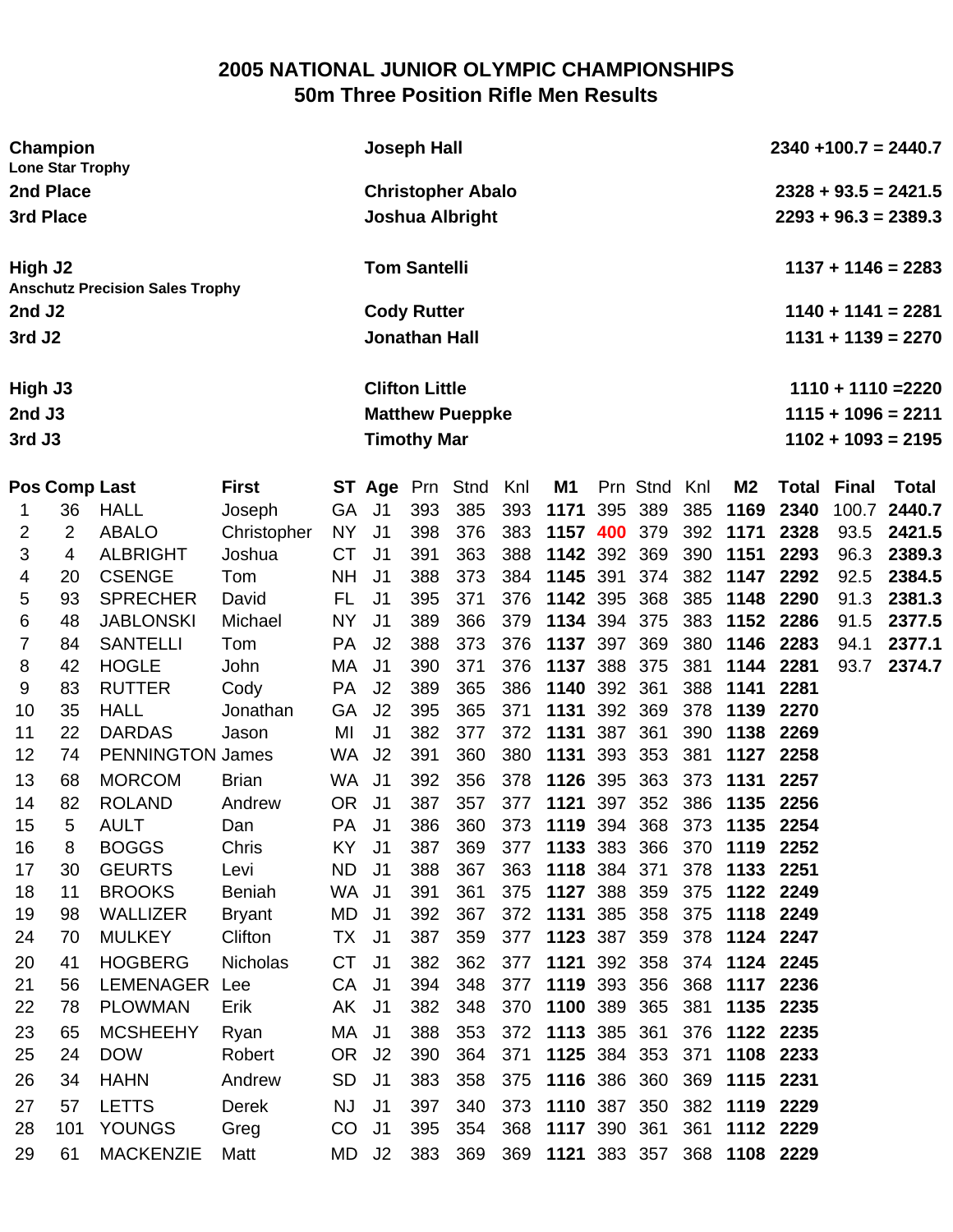|    |    | Pos Comp Last    | <b>First</b>  |           |                |     | <b>ST Age Prn Stnd Knl</b> |     | M1           | Prn Stnd Knl |     | M <sub>2</sub> |           | <b>Total Final</b> | <b>Total</b> |
|----|----|------------------|---------------|-----------|----------------|-----|----------------------------|-----|--------------|--------------|-----|----------------|-----------|--------------------|--------------|
| 30 | 26 | <b>FRANZ</b>     | Scott         | CO.       | J <sub>2</sub> | 384 | 350                        | 376 | 1110 385 351 |              | 377 |                | 1113 2223 |                    |              |
| 31 | 72 | <b>NELSON</b>    | Chad          | MI        | J2             | 376 | 356                        | 372 | 1104 382 369 |              | 366 | 1117 2221      |           |                    |              |
| 32 | 75 | <b>PENTZ</b>     | Justin        | <b>PA</b> | J <sub>2</sub> | 390 | 352                        | 376 | 1118 390 350 |              | 363 | 1103           | 2221      |                    |              |
| 33 | 37 | <b>HANNAN</b>    | Eric          | AK        | J <sub>1</sub> | 385 | 342                        | 378 | 1105 384 350 |              | 381 |                | 1115 2220 |                    |              |
| 34 | 59 | <b>LITTLE</b>    | Clifton       | OR.       | J3             | 382 | 360                        | 368 | 1110 384 348 |              | 378 |                | 1110 2220 |                    |              |
| 35 | 62 | <b>MALONE</b>    | Justin        | <b>WA</b> | J <sub>2</sub> | 386 | 355                        | 376 | 1117 385     | 347          | 367 | 1099           | 2216      |                    |              |
| 36 | 43 | <b>HOLLEY</b>    | Shawn         | VA        | J <sub>2</sub> | 379 | 368                        | 372 | 1119 371     | 356          | 367 | 1094           | 2213      |                    |              |
| 37 | 79 | <b>PUEPPKE</b> * | Matthew       | <b>ND</b> | J3             | 385 | 356                        |     | 374 1115 376 | 361          | 359 | 1096           | 2211      |                    |              |
| 38 | 55 | <b>LAMSON</b>    | Andy          | VT        | J <sub>2</sub> | 388 | 352                        | 368 | 1108 385     | 353          | 363 | 1101           | 2209      |                    |              |
| 39 | 64 | <b>MARION</b>    | Daniel 'Luke' | PA        | J <sub>1</sub> | 384 | 365                        | 347 | 1096 384 360 |              | 361 | 1105           | 2201      |                    |              |
| 40 | 45 | <b>HOSSLEY</b>   | Ben           | ID        | J2             | 383 | 336                        | 369 | 1088 392 347 |              | 373 |                | 1112 2200 |                    |              |
| 41 | 19 | <b>CRAMER</b>    | Robert        | <b>WA</b> | J <sub>2</sub> | 384 | 344                        | 363 | 1091 385 341 |              | 378 | 1104           | 2195      |                    |              |
| 42 | 63 | <b>MAR</b>       | Timothy       | <b>WA</b> | J3             | 384 | 344                        | 374 | 1102 381     | 343          | 369 |                | 1093 2195 |                    |              |
| 43 | 47 | <b>IRVINE</b>    | Reese         | <b>WY</b> | J <sub>1</sub> | 383 | 352                        | 355 | 1090 386     | 352          | 362 | 1100           | 2190      |                    |              |
| 44 | 85 | <b>SAVITTS</b>   | Jake          | PA        | J <sub>1</sub> | 373 | 351                        | 366 | 1090 366 352 |              | 373 | 1091           | 2181      |                    |              |
| 45 | 44 | <b>HOLSOPPLE</b> | Aaron         | PA        | J3             | 374 | 342                        | 356 | 1072 384 358 |              | 358 | 1100           | 2172      |                    |              |
| 46 | 49 | <b>JETTE</b>     | Harley        | WA J2     |                | 385 | 330                        | 355 | 1070 380 343 |              | 377 |                | 1100 2170 |                    |              |
| 47 | 60 | <b>LIVO</b>      | Kurt          | CO        | J3             | 362 | 344                        | 365 | 1071 384 344 |              | 362 |                | 1090 2161 |                    |              |
| 48 | 96 | <b>TANG</b>      | Mu Yao        | NY.       | J <sub>1</sub> | 375 | 329                        | 360 | 1064 377 345 |              | 368 | 1090           | 2154      |                    |              |
| 49 | 69 | <b>MORGAN</b>    | Jason         | AK        | J <sub>2</sub> | 376 | 336                        | 367 | 1079 377     | 340          | 357 |                | 1074 2153 |                    |              |
| 50 | 91 | <b>SLOAN</b>     | John          | <b>PA</b> | J <sub>2</sub> | 380 | 340                        | 357 | 1077 377     | 340          | 358 | 1075           | 2152      |                    |              |
| 51 | 9  | <b>BOYD</b>      | Eric          | OR.       | J3             | 371 | 327                        | 353 | 1051 353 339 |              | 362 | 1054           | 2105      |                    |              |
| 52 | 29 | <b>GAWORSKI</b>  | Tim           | МT        | J3             | 368 | 325                        | 362 | 1055 372 315 |              | 357 | 1044           | 2099      |                    |              |
| 53 | 25 | <b>FLINT</b>     | Scott         | TX        | J3             | 371 | 331                        | 333 | 1035 377     | 332          | 351 | 1060           | 2095      |                    |              |
| 54 | 52 | <b>KLITUS</b>    | Benjamin      | PA        | J <sub>2</sub> | 376 | 313                        | 368 | 1057 385     | 290          | 362 | 1037           | 2094      |                    |              |
| 55 | 13 | <b>BUTLER</b>    | Gordon        | CT        | J <sub>2</sub> | 377 | 316                        | 340 | 1033 382 315 |              | 359 | 1056           | 2089      |                    |              |
| 56 | 76 | <b>PETE</b>      | Joseph        | OR.       | J3             | 371 | 301                        | 351 | 1023 386 288 |              | 351 |                | 1025 2048 |                    |              |

\* Penalty - 7.6.6.2.1.1 - Comp 79 deduction Match 1 Prone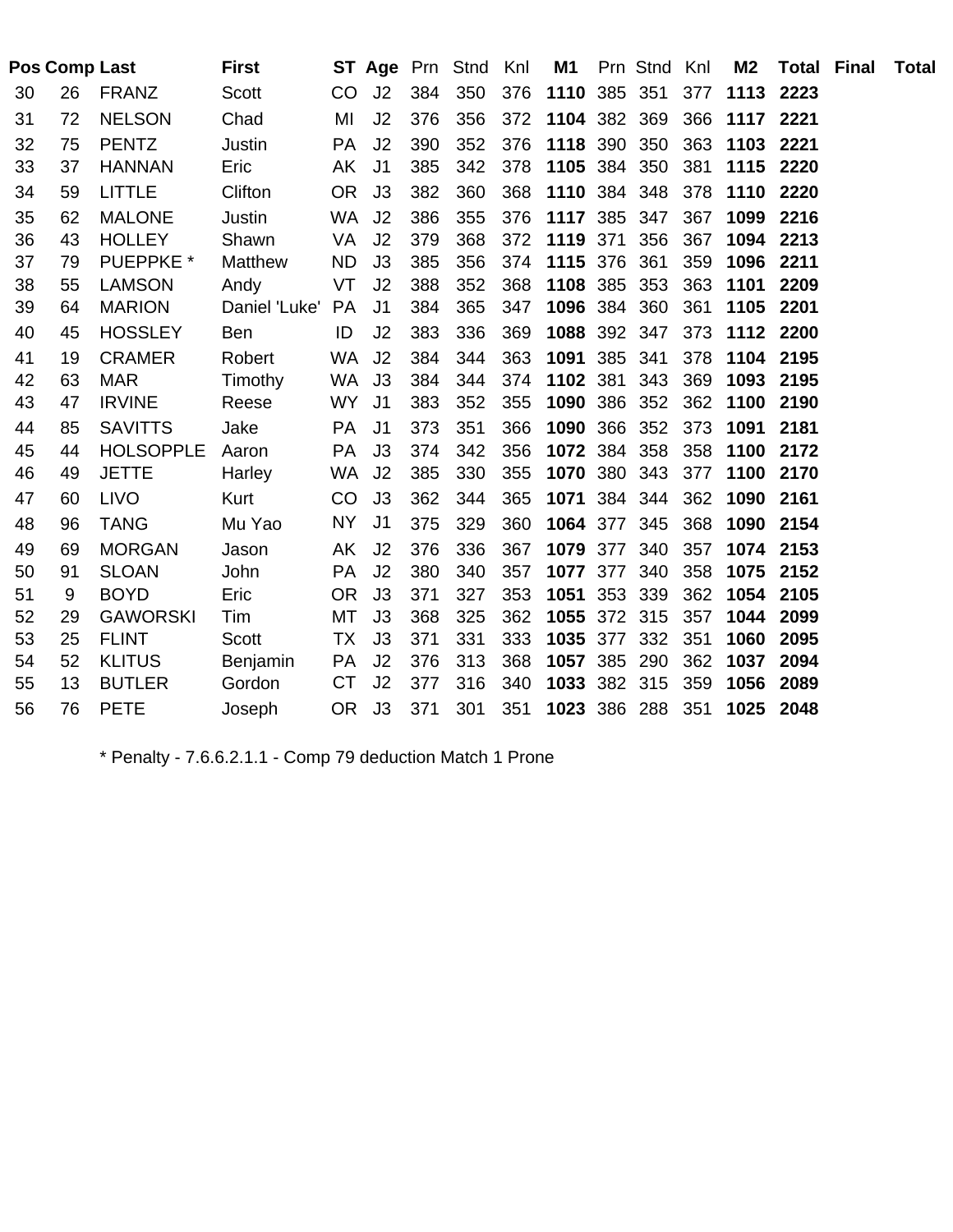# **2005 NATIONAL JUNIOR OLYMPIC CHAMPIONSHIPS 10m Air Rifle Women Results**

| <b>Champion</b><br><b>Lone Star Trophy</b> |                      |                                  | Jessica Jasis                                                          |           |                    |                |           |                     | $779 + 102.8 = 881.8$ |           |                                                             |
|--------------------------------------------|----------------------|----------------------------------|------------------------------------------------------------------------|-----------|--------------------|----------------|-----------|---------------------|-----------------------|-----------|-------------------------------------------------------------|
| 3rd Place                                  | 2nd Place            |                                  | <b>Meghann Morrill</b><br><b>Caitlin Morrissey</b>                     |           |                    |                |           |                     | $776 + 102.6 = 878.6$ |           | $781 + 98.9 = 879.9$                                        |
| High J2<br>2nd J2<br>3rd J <sub>2</sub>    |                      |                                  | <b>Erin Lorenzen</b><br><b>Elisha Lafond</b><br><b>Ida Peterson</b>    |           |                    |                |           |                     |                       |           | $388 + 388 = 776$<br>$385 + 390 = 775$<br>$388 + 386 = 774$ |
| High J3<br>2nd J3<br>3rd J3                |                      |                                  | <b>Emma Holman</b><br><b>Samantha Trisdale</b><br><b>Sarah Scherer</b> |           |                    |                |           |                     |                       |           | $382 + 393 = 775$<br>$376 + 381 = 757$<br>$372 + 378 = 750$ |
| 1                                          | <b>Pos Comp Last</b> | 146 JASIS                        | <b>First</b><br>Jessica                                                |           | ST Age M1<br>KY J1 | 387            | M2<br>392 | <b>Total</b><br>779 | <b>Final</b><br>102.8 | <b>SO</b> | <b>Total</b><br>881.8                                       |
| 2                                          | 172                  | <b>MORRILL</b>                   | Meghann                                                                | NV        | J <sub>1</sub>     | 390            | 391       | 781                 | 98.9                  |           | 879.9                                                       |
| 3                                          | 173                  | <b>MORRISSEY</b>                 | Caitlin                                                                | KS.       | J <sub>2</sub>     | 389            | 387       | 776                 | 102.6                 |           | 878.6                                                       |
| 4                                          | 112                  | <b>BLAKESLEE</b>                 | Sarah                                                                  | CO        | J <sub>1</sub>     | 386            | 393       | 779                 | 99.1                  | 10.0      | 878.1                                                       |
| 5                                          | 164                  | <b>LUSSIER</b>                   | Melissa                                                                | CT.       | J <sub>1</sub>     | 385            | 393       | 778                 | 100.1                 | 9.8       | 878.1                                                       |
| 6                                          | 107                  | <b>BAHNSEN</b>                   | <b>Krissey</b>                                                         | OR.       | J <sub>1</sub>     | 385            | 391       | 776                 | 101.1                 |           | 877.1                                                       |
| $\overline{7}$                             | 161                  | <b>LORENZEN</b>                  | Erin                                                                   | IN        | J2                 | 388            | 388       | 776                 | 99.0                  |           | 875.0                                                       |
| 8                                          | 141                  | <b>HOLMAN</b>                    | Emma                                                                   | VA        | J3                 | 382            | 393       | 775                 | 99.3                  |           | 874.3                                                       |
| 9                                          | 109                  | <b>BENJAMIN</b>                  | Kate                                                                   | TN        | J <sub>1</sub>     | 384            | 391       | 775                 |                       |           |                                                             |
| 10                                         | 153                  | <b>LAFOND</b>                    | Elisha                                                                 |           | WA J2              | 385            | 390       | 775                 |                       |           |                                                             |
| 11                                         | 202                  | <b>WILSON</b>                    | Shannon                                                                | VA        | J <sub>1</sub>     | 387            | 388       | 775                 |                       |           |                                                             |
| 12                                         | 177                  | <b>PETERSEN</b>                  | Ida                                                                    | AK        | J <sub>2</sub>     | 388            | 386       | 774                 |                       |           |                                                             |
| 13                                         | 110                  | <b>BENJAMIN</b>                  | Sarah                                                                  | VT        | J2                 | 384            | 389       | 773                 |                       |           |                                                             |
| 14                                         | 115                  | <b>BUTLER</b>                    | Eadye                                                                  | VT        | J <sub>2</sub>     | 388            | 385       | 773                 |                       |           |                                                             |
| 15<br>16                                   | 198<br>117           | <b>WILCOX</b><br><b>COSTELLO</b> | Leah                                                                   |           | TX J1<br>AZ J2     | 379 392<br>383 | 388       | 771<br>771          |                       |           |                                                             |
| 17                                         |                      | 123 DAVILA TORRES Kayra          | Christine                                                              |           | TX J1              | 389            | 382       | 771                 |                       |           |                                                             |
| 18                                         | 131                  | <b>FONG</b>                      | Sandra                                                                 |           | NY J2              | 384            | 385       | 769                 |                       |           |                                                             |
| 19                                         |                      | 162 LORENZEN                     | <b>Jennifer</b>                                                        | <b>TN</b> | J1                 | 389            | 380       | 769                 |                       |           |                                                             |
| 20                                         | 127                  | <b>ESKEW</b>                     | <b>Brandi</b>                                                          |           | WV J2              | 386            | 382       | 768                 |                       |           |                                                             |
| 21                                         | 176                  | <b>PASON</b>                     | <b>Jennifer</b>                                                        |           | NJ J1              | 386            | 382       | 768                 |                       |           |                                                             |
| 22                                         | 140                  | HERSHBERGER Becky                |                                                                        |           | PA J2              | 383            | 384       | 767                 |                       |           |                                                             |
| 23                                         |                      | 145 JACKSON                      | Ashley                                                                 |           | OH J2              | 389            | 378       | 767                 |                       |           |                                                             |
| 24                                         |                      | 182 QUICK                        | Jenna                                                                  |           | AL J2              | 380            | 386       | 766                 |                       |           |                                                             |
| 25                                         | 186                  | <b>SCHADE</b>                    | Christina                                                              |           | MD J1              | 381            | 385       | 766                 |                       |           |                                                             |
| 26                                         |                      | 119 CRABTREE                     | Anna Katy                                                              |           | TX J1              | 383            | 383       | 766                 |                       |           |                                                             |
| 27                                         | 178                  | <b>PHILEN</b>                    | Dana                                                                   |           | GA J2              | 385            | 381       | 766                 |                       |           |                                                             |
| 28                                         |                      | 197 WEISS                        | Kirsten                                                                |           | PA J1              | 387            | 379       | 766                 |                       |           |                                                             |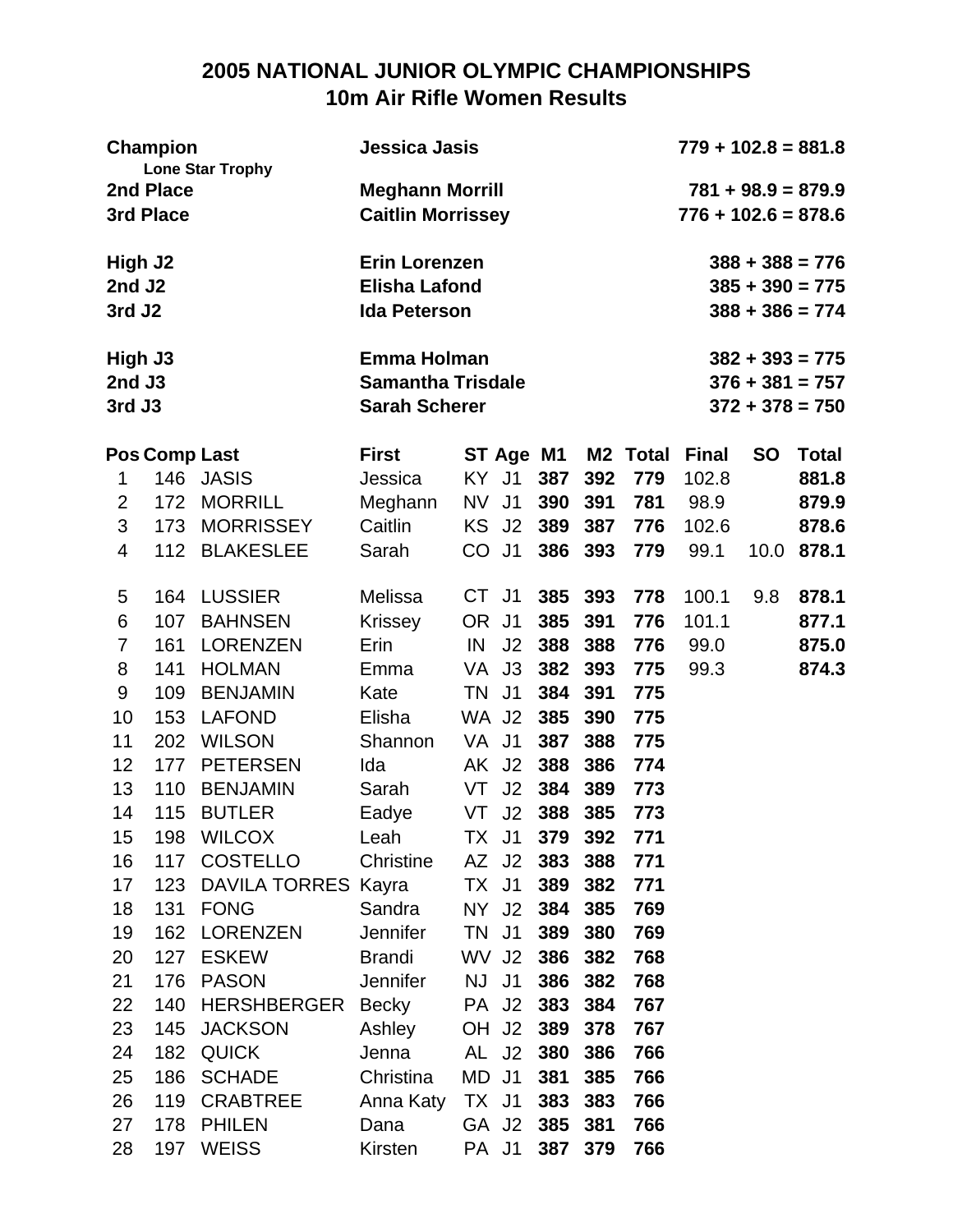|    | <b>Pos Comp Last</b> |                    | <b>First</b>    | ST Age M1                        |     |     | M <sub>2</sub> Total | Final | <b>SO</b> | <b>Total</b> |
|----|----------------------|--------------------|-----------------|----------------------------------|-----|-----|----------------------|-------|-----------|--------------|
| 29 |                      | 138 HARRINGTON     | Katherine       | WI<br>J <sub>1</sub>             | 380 | 384 | 764                  |       |           |              |
| 30 | 108                  | <b>BEARD</b>       | Taylor          | CO<br>J2                         | 382 | 382 | 764                  |       |           |              |
| 31 | 154                  | LANE               | Ashley          | MN<br>J <sub>2</sub>             | 378 | 385 | 763                  |       |           |              |
| 32 | 158                  | <b>LEMONS</b>      | <b>Ila</b>      | <b>OR</b><br>J <sub>1</sub>      | 380 | 383 | 763                  |       |           |              |
| 33 | 135                  | <b>GABRIEL</b>     | Casey           | J <sub>1</sub><br><b>NJ</b>      | 382 | 381 | 763                  |       |           |              |
| 34 | 120                  | <b>CRISS</b>       | Amber           | WA J2                            | 384 | 378 | 762                  |       |           |              |
| 35 | 160                  | <b>LITTLE</b>      | Shasta          | OR J2                            | 373 | 388 | 761                  |       |           |              |
| 36 | 129                  | <b>FONG</b>        | Abigail         | J2<br>NY I                       | 377 | 384 | 761                  |       |           |              |
| 37 | 111                  | <b>BLAKE</b>       | Sarah           | CA J1                            | 378 | 383 | 761                  |       |           |              |
| 38 | 163                  | <b>LUC</b>         | Sophie          | J <sub>1</sub><br>HI             | 381 | 380 | 761                  |       |           |              |
| 39 | 165                  | <b>MARSHALL</b>    | Jennifer        | NC<br>J <sub>1</sub>             | 383 | 378 | 761                  |       |           |              |
| 40 | 134                  | <b>FURRER</b>      | Lauren          | WA J2                            | 376 | 384 | 760                  |       |           |              |
| 41 | 116                  | <b>CHROSTOWSKI</b> | Kimberly        | R <sub>l</sub><br>J <sub>1</sub> | 382 | 378 | 760                  |       |           |              |
| 42 | 200                  | <b>WILLETT</b>     | Elizabeth       | VA<br>J <sub>2</sub>             | 385 | 374 | 759                  |       |           |              |
| 43 | 136                  | <b>GLENN</b>       | Morgan          | J2<br>MT                         | 379 | 379 | 758                  |       |           |              |
| 44 | 179                  | <b>PHILLIPS</b>    | Casey           | AL<br>J <sub>1</sub>             | 380 | 378 | 758                  |       |           |              |
| 45 | 106                  | <b>ANGELI</b>      | Leslie          | J <sub>2</sub><br><b>PA</b>      | 381 | 377 | 758                  |       |           |              |
| 46 | 167                  | <b>MCCAULEY</b>    | Heather         | J <sub>1</sub><br>NY .           | 375 | 382 | 757                  |       |           |              |
| 47 | 194                  | <b>TRISDALE</b>    | Samantha        | CO<br>J3                         | 376 | 381 | 757                  |       |           |              |
| 48 | 128                  | <b>EVERETT</b>     | Michelle        | J2<br>MT                         | 376 | 379 | 755                  |       |           |              |
| 49 | 105                  | <b>ALLEY</b>       | Jodi            | WY J1                            | 374 | 378 | 752                  |       |           |              |
| 50 | 126                  | <b>ELMORE</b>      | Stephanie       | OR J1                            | 378 | 374 | 752                  |       |           |              |
| 51 | 113                  | <b>BOESPFLUG</b>   | Amanda          | OR .<br>J <sub>1</sub>           | 372 | 379 | 751                  |       |           |              |
| 52 | 187                  | <b>SCHERER</b>     | Sarah           | MA<br>J3                         | 372 | 378 | 750                  |       |           |              |
| 53 | 183                  | <b>RAUCH</b>       | Cassandra       | J <sub>1</sub><br>IA             | 373 | 377 | 750                  |       |           |              |
| 54 | 195                  | <b>UNDERWOOD</b>   | Emma            | MI<br>J3                         | 373 | 377 | 750                  |       |           |              |
| 55 | 150                  | <b>KLEIN</b>       | Jessica         | J2<br>MI                         | 376 | 374 | 750                  |       |           |              |
| 56 | 155                  | LEATHERMAN         | <b>Stacie</b>   | MD<br>J2                         | 377 | 373 | 750                  |       |           |              |
| 57 | 188                  | <b>SMITH</b>       | Sarah           | NV I<br>J1                       | 371 | 377 | 748                  |       |           |              |
| 58 | 133                  | <b>FURRER</b>      | Amanda          | WA J3                            | 374 | 373 | 747                  |       |           |              |
| 59 | 201                  | <b>WILSON</b>      | Reann           | J3<br>MT                         | 372 | 374 | 746                  |       |           |              |
| 60 | 166                  | <b>McCARTHY</b>    | Danielle        | J2<br>NM                         | 377 | 368 | 745                  |       |           |              |
| 61 | 168                  | <b>MCDONALD</b>    | Sophie          | KY<br>J <sub>2</sub>             | 366 | 377 | 743                  |       |           |              |
| 62 | 122                  | <b>DAHLKE</b>      | Aubrey          | OR J3                            | 369 | 374 | 743                  |       |           |              |
| 63 | 184                  | <b>REINKING</b>    | Megan           | IN<br>J <sub>1</sub>             | 374 | 369 | 743                  |       |           |              |
| 64 | 169                  | <b>MCGOUGH</b>     | Ryann           | CO J <sub>2</sub>                | 372 | 370 | 742                  |       |           |              |
| 65 | 118                  | <b>COSTELLO</b>    | Stephanie       | J <sub>1</sub><br>AZ             | 367 | 374 | 741                  |       |           |              |
| 66 | 137                  | <b>HANSEN</b>      | Kelsey          | ND<br>J3                         | 371 | 370 | 741                  |       |           |              |
| 67 | 149                  | <b>KLATT</b>       | Jessica         | OR<br>J2                         | 370 | 370 | 740                  |       |           |              |
| 68 | 148                  | <b>JONES</b>       | <b>Brittany</b> | J <sub>2</sub><br>FL.            | 367 | 371 | 738                  |       |           |              |
| 69 | 174                  | <b>NAXERA</b>      | Monica          | <b>NJ</b><br>J <sub>2</sub>      | 367 | 371 | 738                  |       |           |              |
| 70 | 170                  | <b>MEARES</b>      | Apryl           | WY J2                            | 367 | 371 | 738                  |       |           |              |
| 71 | 132                  | <b>FRANZ</b>       | Kayla           | CO J3                            | 372 | 366 | 738                  |       |           |              |
| 72 | 180                  | <b>PIKE</b>        | Madeline        | VA J3                            | 374 | 363 | 737                  |       |           |              |
| 73 | 142                  | <b>HOLSOPPLE</b>   | Emily           | PA J3                            | 366 | 370 | 736                  |       |           |              |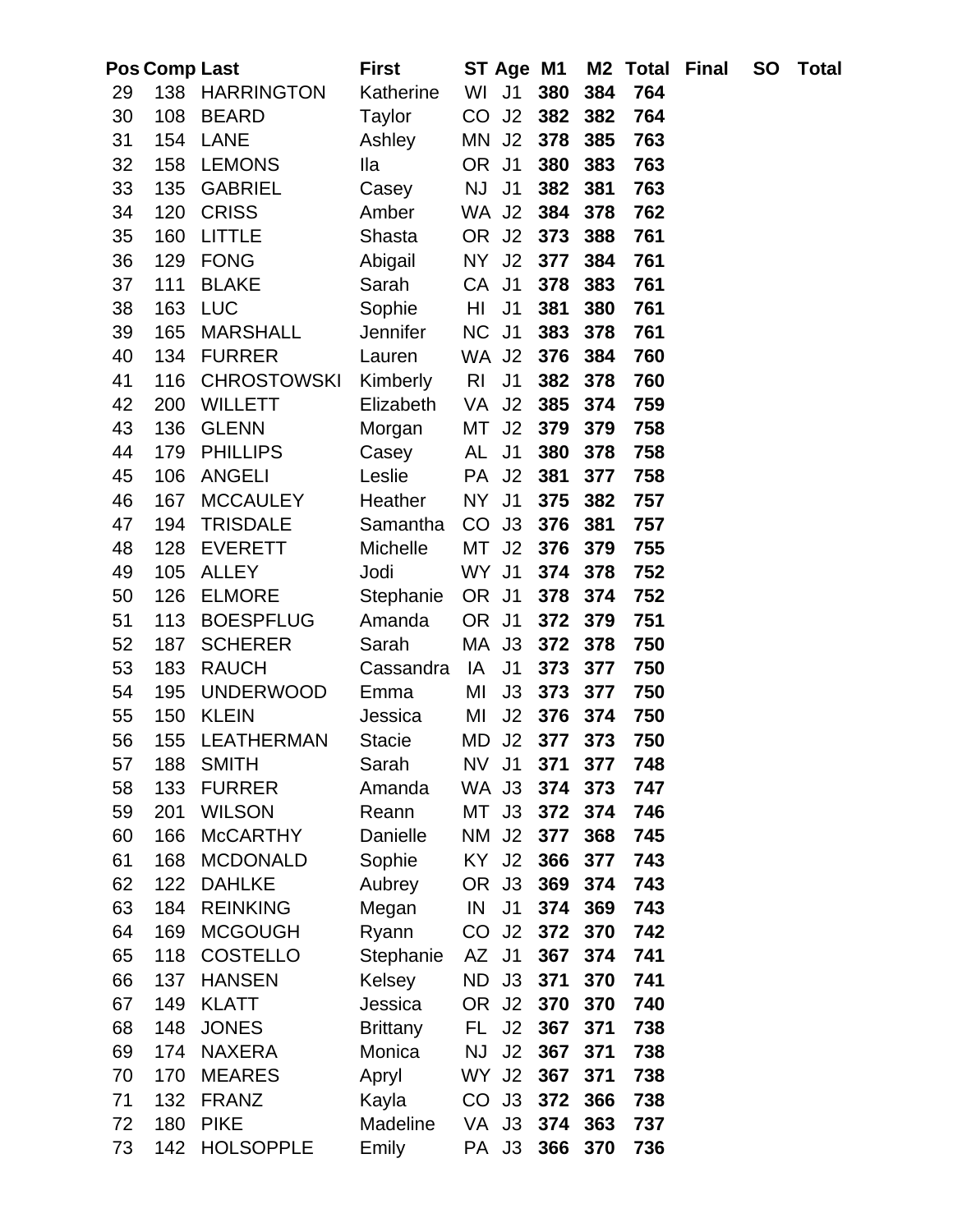|    |     | Pos Comp Last   | <b>First</b>     |      | ST Age M1 |               |     |     | M2 Total Final | <b>SO</b> Total |
|----|-----|-----------------|------------------|------|-----------|---------------|-----|-----|----------------|-----------------|
| 74 |     | 124 DRAKE       | Carly            |      |           | AZ J2 366 370 |     | 736 |                |                 |
| 75 | 151 | <b>KUNTZ</b>    | Kaylee           |      |           | ND J2 365 370 |     | 735 |                |                 |
| 76 | 189 | <b>STANEC</b>   | Abbey            |      |           | OH J3 363 370 |     | 733 |                |                 |
| 77 | 171 | <b>MEDERIOS</b> | <b>Jennifer</b>  |      |           | VA J3 367 365 |     | 732 |                |                 |
| 78 |     | 143 HOPKINS     | Rena             |      |           | WA J2 369 362 |     | 731 |                |                 |
| 79 |     | 139 HARRINGTON  | <b>Kristine</b>  | WI   | J2        | 364 365       |     | 729 |                |                 |
| 80 | 181 | <b>PREWIT</b>   | Bobbie Lee TX J1 |      |           | 368           | 361 | 729 |                |                 |
| 81 | 196 | WALLACE         | Cassie           | ID   | J2        | 361           | 366 | 727 |                |                 |
| 82 |     | 125 DUBS        | Hope             |      |           | NE J2 356 365 |     | 721 |                |                 |
| 83 | 159 | <b>LITTLE</b>   | Marcella         |      |           | OR J3 352 365 |     | 717 |                |                 |
| 84 |     | 193 TREPANIER   | Melissa          |      |           | NH J2 361     | 353 | 714 |                |                 |
| 85 |     | 157 LEET        | Sheila           |      |           | LA J2 350 353 |     | 703 |                |                 |
| 86 |     | 175 NELSON      | Randie           | ID   |           | J3 348 354    |     | 702 |                |                 |
| 87 | 130 | FONG            | Danielle         | NY I |           | J3 339 318    |     | 657 |                |                 |
|    |     |                 |                  |      |           |               |     |     |                |                 |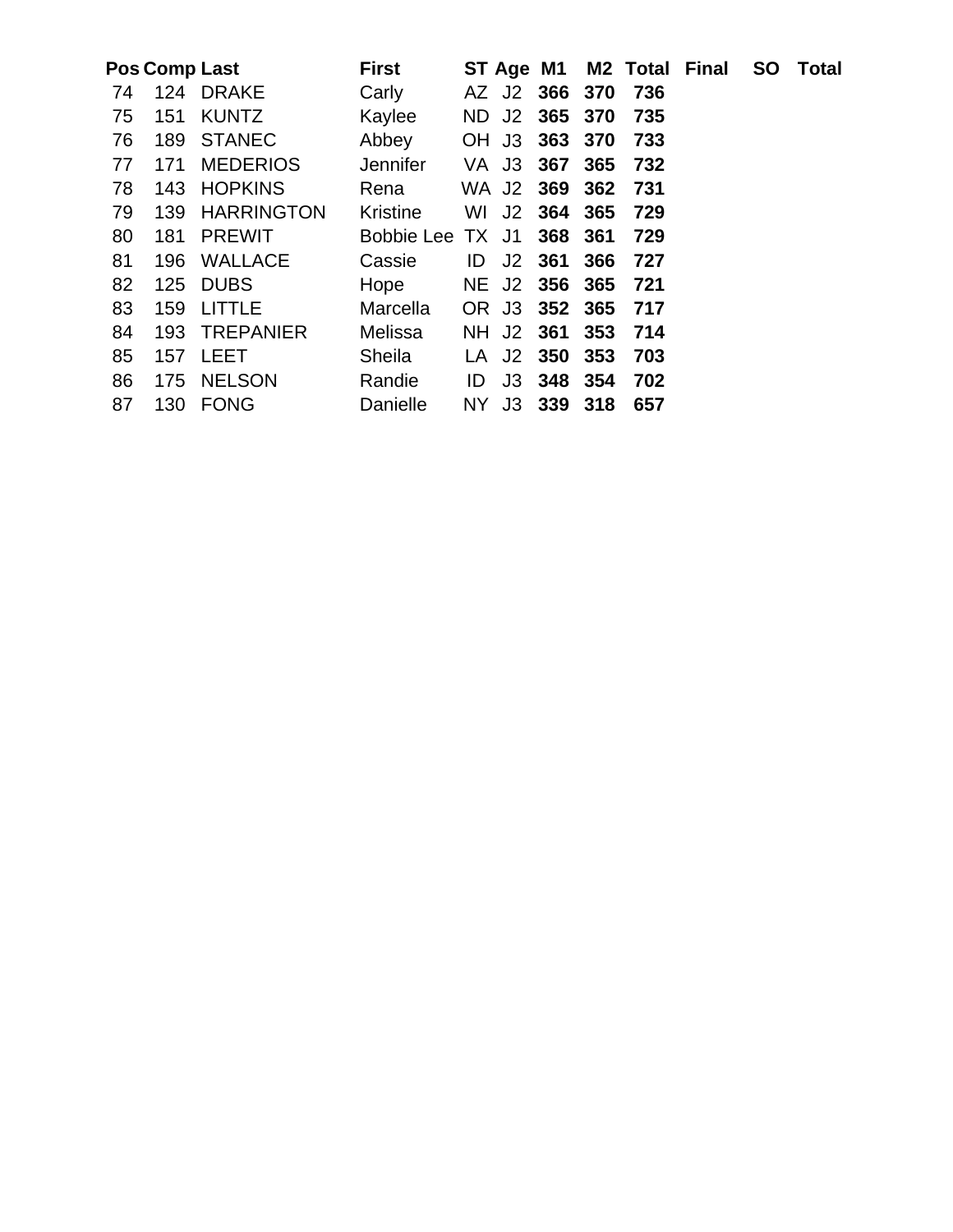# **2005 NATIONAL JUNIOR OLYMPIC CHAMPIONSHIPS 50m Three Position Rifle Women Results**

| <b>Champion</b><br>Lone Star Trophy and Young Shooters Memorial Trophy |                      |                    | <b>Sarah Blakeslee</b>   |                |                |  |  |                    | $1163 + 93.0 = 1256.0$ |                         |
|------------------------------------------------------------------------|----------------------|--------------------|--------------------------|----------------|----------------|--|--|--------------------|------------------------|-------------------------|
|                                                                        | 2nd Place            |                    | <b>Jennifer Pason</b>    |                |                |  |  |                    |                        | $1146 + 100.3 = 1246.3$ |
|                                                                        | 3rd Place            |                    | <b>Leah Wilcox</b>       |                |                |  |  |                    |                        | $1150 + 95.1 = 1245.1$  |
| High J2                                                                |                      |                    | <b>Elisha Lafond</b>     |                |                |  |  |                    |                        | $563 + 574 = 1137$      |
| 2nd J2                                                                 |                      |                    | <b>Becky Hershberger</b> |                |                |  |  |                    |                        | $566 + 571 = 1137$      |
| 3rd J <sub>2</sub>                                                     |                      |                    | <b>Sandra Fong</b>       |                |                |  |  |                    |                        | $573 + 563 = 1136$      |
| High J3                                                                |                      |                    | <b>Amanda Furrer</b>     |                |                |  |  |                    |                        | $555 + 567 = 1122$      |
| 2nd J3                                                                 |                      |                    | <b>Sarah Scherer</b>     |                |                |  |  |                    |                        | $542 + 540 = 1082$      |
| 3rd J3                                                                 |                      |                    | <b>Samantha Trisdale</b> |                |                |  |  |                    |                        | $532 + 547 = 1079$      |
|                                                                        | <b>Pos Comp Last</b> |                    | <b>First</b>             |                |                |  |  | ST Age M1 M2 Total | <b>Final</b>           | <b>Total</b>            |
| 1                                                                      |                      | 112 BLAKESLEE      | Sarah                    | CO             |                |  |  | J1 581 582 1163    | 93.0                   | 1256.0                  |
| 2                                                                      | 176                  | <b>PASON</b>       | <b>Jennifer</b>          | <b>NJ</b>      | J <sub>1</sub> |  |  | 576 570 1146       |                        | 100.3 1246.3            |
| 3                                                                      | 198                  | <b>WILCOX</b>      | Leah                     | TX             | J <sub>1</sub> |  |  | 576 574 1150       | 95.1                   | 1245.1                  |
| 4                                                                      | 140                  | <b>HERSHBERGER</b> | Becky                    | PA -           | J <sub>2</sub> |  |  | 566 571 1137       | 95.9                   | 1232.9                  |
| 5                                                                      | 153                  | <b>LAFOND</b>      | Elisha                   | WA.            | J <sub>2</sub> |  |  | 563 574 1137       | 92.2                   | 1229.2                  |
| 6                                                                      | 162                  | <b>LORENZEN</b>    | <b>Jennifer</b>          | <b>TN</b>      | J1             |  |  | 565 568 1133       | 95.3                   | 1228.3                  |
| 7                                                                      | 119                  | <b>CRABTREE</b>    | Anna Katy                | TX             | J <sub>1</sub> |  |  | 569 564 1133       | 93.6                   | 1226.6                  |
| 8                                                                      | 131                  | <b>FONG</b>        | Sandra                   | NY             | J2             |  |  | 573 563 1136       | 88.2                   | 1224.2                  |
| 9                                                                      | 108                  | <b>BEARD</b>       | Taylor                   | CO             | J <sub>2</sub> |  |  | 563 569 1132       |                        |                         |
| 10                                                                     | 164                  | <b>LUSSIER</b>     | Melissa                  | CT             | J <sub>1</sub> |  |  | 569 559 1128       |                        |                         |
| 11                                                                     | 129                  | <b>FONG</b>        | Abigail                  | <b>NY</b>      | J2             |  |  | 564 563 1127       |                        |                         |
| 12                                                                     | 117                  | <b>COSTELLO</b>    | Christine                | AZ             | J <sub>2</sub> |  |  | 562 564 1126       |                        |                         |
| 13                                                                     | 133                  | <b>FURRER</b>      | Amanda                   | WA.            | J3             |  |  | 555 567 1122       |                        |                         |
| 14                                                                     | 109                  | <b>BENJAMIN</b>    | Kate                     | TN             | J <sub>1</sub> |  |  | 560 562 1122       |                        |                         |
| 15                                                                     | 191                  | <b>SZYMONIFKA</b>  | Jillian                  | <b>NJ</b>      | J1             |  |  | 565 557 1122       |                        |                         |
| 16                                                                     | 160                  | LITTLE             | Shasta                   |                |                |  |  | OR J2 566 555 1121 |                        |                         |
| 17                                                                     | 188                  | SMITH              | Sarah                    | NV             | J <sub>1</sub> |  |  | 550 570 1120       |                        |                         |
| 18                                                                     | 178                  | <b>PHILEN</b>      | Dana                     |                | GA J2          |  |  | 557 563 1120       |                        |                         |
| 19                                                                     | 135                  | <b>GABRIEL</b>     | Casey                    | <b>NJ</b>      | J <sub>1</sub> |  |  | 565 554 1119       |                        |                         |
| 20                                                                     | 197                  | <b>WEISS</b>       | Kirsten                  | <b>PA</b>      | J <sub>1</sub> |  |  | 559 559 1118       |                        |                         |
| 21                                                                     | 116                  | <b>CHROSTOWSKI</b> | Kimberly                 | R <sub>l</sub> | J <sub>1</sub> |  |  | 560 558 1118       |                        |                         |
| 22                                                                     | 126                  | <b>ELMORE</b>      | Stephanie                | OR             | J <sub>1</sub> |  |  | 557 560 1117       |                        |                         |
| 23                                                                     | 190                  | <b>SULLIVAN</b>    | Lauren                   | MI             | J <sub>2</sub> |  |  | 559 558 1117       |                        |                         |
| 24                                                                     | 172                  | <b>MORRILL</b>     | Meghann                  | NV I           | J <sub>1</sub> |  |  | 553 563 1116       |                        |                         |
| 25                                                                     | 146                  | <b>JASIS</b>       | Jessica                  | KY I           | J <sub>1</sub> |  |  | 555 560 1115       |                        |                         |
| 26                                                                     | 177                  | <b>PETERSEN</b>    | Ida                      | AK             | J2             |  |  | 558 557 1115       |                        |                         |
| 27                                                                     | 161                  | LORENZEN           | Erin                     | IN             | J2             |  |  | 548 566 1114       |                        |                         |
| 28                                                                     | 199                  | <b>WILKINS</b>     | Kristina                 | NY I           | J <sub>1</sub> |  |  | 557 556 1113       |                        |                         |
| 29                                                                     | 121                  | <b>DAHLIN</b>      | Angela                   |                | CA J1          |  |  | 553 559 1112       |                        |                         |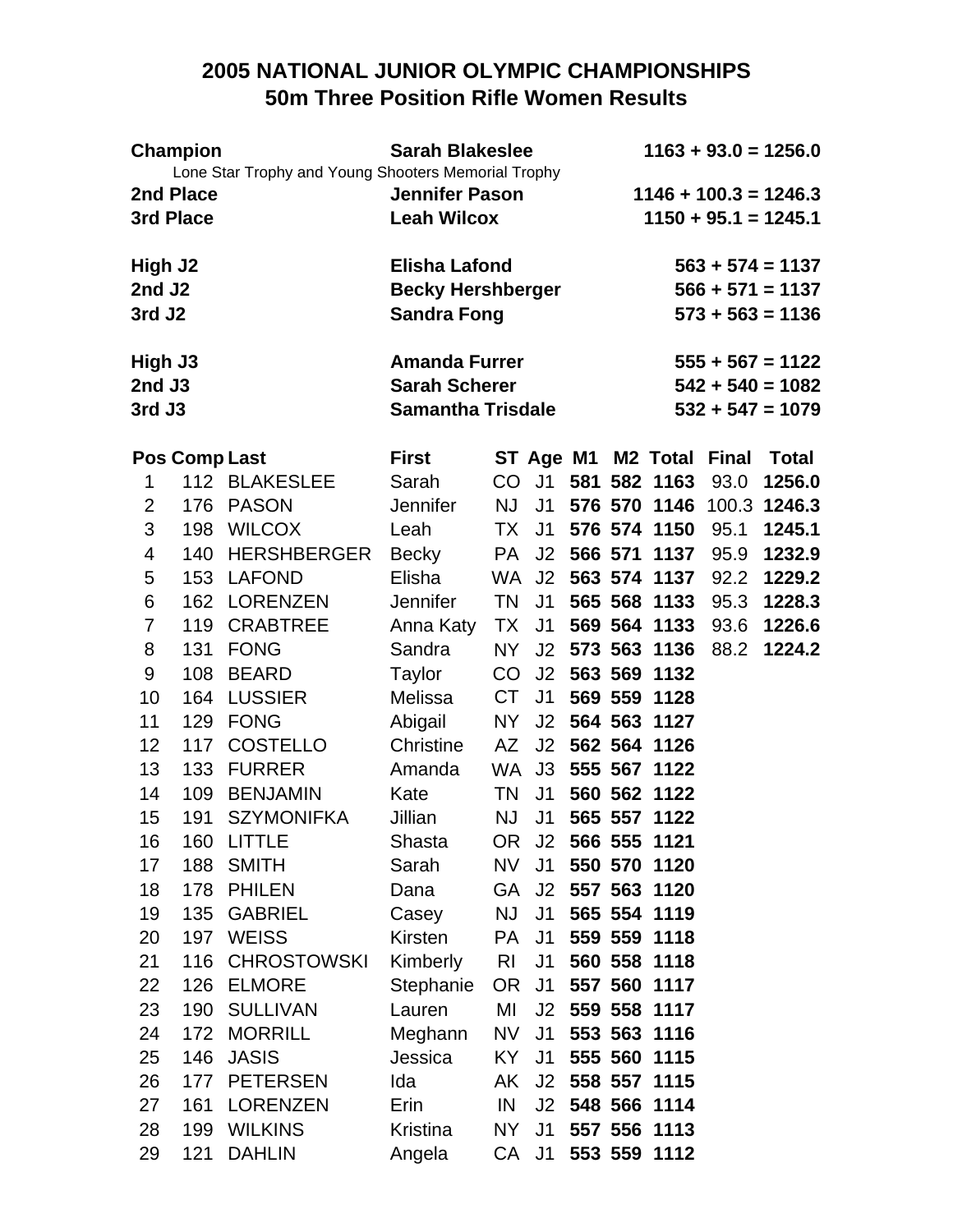|    | <b>Pos Comp Last</b> |                       | <b>First</b>   |           |                |         |         | ST Age M1 M2 Total Final | <b>Total</b> |
|----|----------------------|-----------------------|----------------|-----------|----------------|---------|---------|--------------------------|--------------|
| 30 | 107                  | <b>BAHNSEN</b>        | <b>Krissey</b> | <b>OR</b> | J <sub>1</sub> |         |         | 563 549 1112             |              |
| 31 | 110                  | <b>BENJAMIN</b>       | Sarah          | VT        | J2             |         |         | 565 547 1112             |              |
| 32 | 145                  | <b>JACKSON</b>        | Ashley         | <b>OH</b> | J2             |         |         | 548 563 1111             |              |
| 33 | 106                  | <b>ANGELI</b>         | Leslie         | PA        | J2             |         |         | 554 557 1111             |              |
| 34 | 156                  | <b>LECKIE</b>         | Elizabeth      | PA        | J <sub>1</sub> |         | 560 551 | 1111                     |              |
| 35 | 127                  | <b>ESKEW</b>          | <b>Brandi</b>  | <b>WV</b> | J2             |         |         | 543 563 1106             |              |
| 36 | 202                  | <b>WILSON</b>         | Shannon        | VA        | J <sub>1</sub> |         | 551 555 | 1106                     |              |
| 37 | 147                  | JEFFRIES <sup>*</sup> | Amanda         | <b>OK</b> | J <sub>1</sub> |         | 541 564 | 1105                     |              |
| 38 | 183                  | <b>RAUCH</b>          | Cassandra      | IA        | J <sub>1</sub> |         | 553 551 | 1104                     |              |
| 39 | 136                  | <b>GLENN</b>          | Morgan         | MT        | J2             | 542 561 |         | 1103                     |              |
| 40 | 114                  | <b>BROWN</b>          | Roxanna        | AK        | J <sub>1</sub> |         | 549 551 | 1100                     |              |
| 41 | 115                  | <b>BUTLER</b>         | Eadye          | VT        | J2             |         | 548 550 | 1098                     |              |
| 42 | 169                  | McGOUGH *             | Ryann          | CO        | J2             |         |         | 546 546 1092             |              |
| 43 | 179                  | <b>PHILLIPS</b>       | Casey          | AL        | J <sub>1</sub> |         | 537 551 | 1088                     |              |
| 44 | 152                  | <b>KUNTZ</b>          | Laura          | OH        | J <sub>1</sub> |         |         | 555 528 1083             |              |
| 45 | 187                  | <b>SCHERER</b>        | Sarah          | MA        | J3             |         | 542 540 | 1082                     |              |
| 46 | 194                  | <b>TRISDALE</b>       | Samantha       | CO        | J3             |         | 532 547 | 1079                     |              |
| 47 | 141                  | <b>HOLMAN</b>         | Emma           | VA        | J3             |         |         | 530 545 1075             |              |
| 48 | 184                  | <b>REINKING</b>       | Megan          | IN        | J <sub>1</sub> |         |         | 518 556 1074             |              |
| 49 | 122                  | DAHLKE <sup>*</sup>   | Aubrey         | <b>OR</b> | J3             |         |         | 532 530 1062             |              |
| 50 | 195                  | <b>UNDERWOOD</b>      | Emma           | MI        | J3             |         |         | 533 528 1061             |              |
| 51 | 185                  | <b>RIFORD</b>         | Simone         | HI        | J2             |         | 518 542 | 1060                     |              |
| 52 | 144                  | <b>HORIYE</b>         | Carolyn        | HI        | J2             | 537 521 |         | 1058                     |              |
| 53 | 189                  | <b>STANEC</b>         | Abbey          | <b>OH</b> | J3             |         | 529 527 | 1056                     |              |
| 54 | 132                  | <b>FRANZ</b>          | Kayla          | CO        | J3             | 533 521 |         | 1054                     |              |
| 55 | 142                  | <b>HOLSOPPLE</b>      | Emily          | PA        | J3             |         |         | 527 522 1049             |              |
| 56 | 201                  | <b>WILSON</b>         | Reann          | MT        | J3             |         | 522 515 | 1037                     |              |
| 57 | 143                  | <b>HOPKINS</b>        | Rena           | <b>WA</b> | J <sub>2</sub> |         | 508 509 | 1017                     |              |
| 58 | 192                  | <b>TITLOW</b>         | Erica          | <b>PA</b> | J2             | 509 491 |         | 1000                     |              |
| 59 | 159                  | <b>LITTLE</b>         | Marcella       | <b>OR</b> | J3             | 498 495 |         | 993                      |              |

\* Penalty - 2 point deduction Rule 7.6.6.2.1.1 Match 1 Comp 122

\* Penalty - 2 point deduction Rule 7.6.6.2.1.1 Match 2 Comp 147

\* Penalty - 2 point deduction Rule 7.6.6.2.1.1 Match 2 Comp 169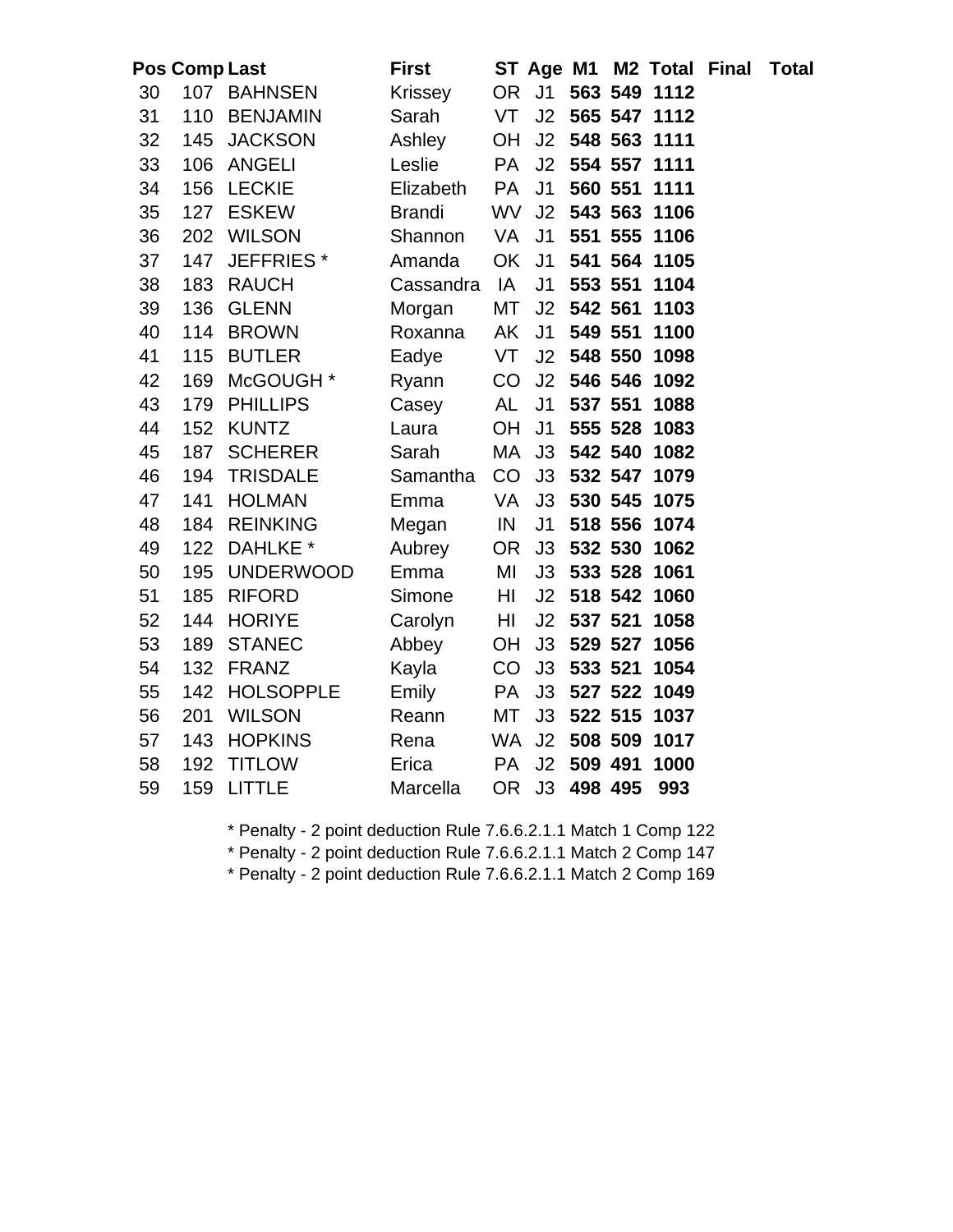# **2005 NATIONAL JUNIOR OLYMPIC CHAMPIONSHIPS 25m Sport Pistol Women Results**

| Champion            | <b>Teresa Meyer</b>     | $547 + 194.2 = 741.2$ |
|---------------------|-------------------------|-----------------------|
| 2nd Place           | <b>Danielle Rebman</b>  | $550 + 191.1 = 741.1$ |
| 3rd Place           | <b>Rachel Florea</b>    | $537 + 196.5 = 733.5$ |
| High J <sub>2</sub> | <b>Heather Deppe</b>    | $272 + 268 = 540$     |
| 2nd J2              | <b>Allie MacGregor</b>  | $258 + 241 = 499$     |
| 3rd J <sub>2</sub>  | <b>Krista Duhamel</b>   | $235 + 231 = 466$     |
| High J3             | <b>Rebekah Jennings</b> | $246 + 244 = 490$     |
| $2nd$ J3            | <b>Janna Longshore</b>  | $238 + 245 = 483$     |
| 3rd J3              | <b>Taylor Reiser</b>    | $236 + 236 = 472$     |

|                 | Pos Comp Last |                     | First                                             |      | ST Age 1 2 3 Pre 1 2 3 RF M1        |  |  |  |                                  | <b>Final</b>                              | Total |
|-----------------|---------------|---------------------|---------------------------------------------------|------|-------------------------------------|--|--|--|----------------------------------|-------------------------------------------|-------|
| 1               |               | 223 MEYER           | Teresa                                            | МI   |                                     |  |  |  |                                  | J1 91 90 93 274 95 89 89 273 547 194.2    | 741.2 |
| $\overline{2}$  | 224           | REBMAN              | Danielle                                          | FL.  | J1                                  |  |  |  |                                  | 95 87 92 274 95 89 92 276 550 191.1       | 741.1 |
| 3               |               | 212 FLOREA          | Rachel                                            | NV.  |                                     |  |  |  |                                  | J1 89 91 92 272 97 93 75 265 537 196.5    | 733.5 |
| $\overline{4}$  | 207           | <b>DEPPE</b>        | Heather                                           |      |                                     |  |  |  |                                  | TX J2 91 93 88 272 87 90 91 268 540 190.6 | 730.6 |
| 5               | 208           | DIEFENDERFER Lauren |                                                   |      |                                     |  |  |  |                                  | DE J1 83 90 81 254 87 89 81 257 511 166.9 | 677.9 |
| 6               | 219           | MACGREGOR           | <b>Allie</b>                                      | UT   |                                     |  |  |  |                                  | J2 83 88 87 258 72 85 84 241 499 178.0    | 677.0 |
| $\overline{7}$  |               | 214 JENNINGS        | Rebekah TX J3 80 84 82 246 84 86 74 244 490 157.8 |      |                                     |  |  |  |                                  |                                           | 647.8 |
| 8               | 218           | LONGSHORE           | Janna                                             |      |                                     |  |  |  |                                  | SC J3 88 81 69 238 85 83 77 245 483 138.8 | 621.8 |
| 9               | 221           | <b>MEADOWS</b>      | Erin                                              | V    |                                     |  |  |  | J2 85 82 79 246 89 78 70 237 483 |                                           |       |
| 10 <sup>°</sup> | 225           | <b>REISER</b>       | Taylor                                            | NE . |                                     |  |  |  | J3 82 80 74 236 82 83 71 236 472 |                                           |       |
| 11              |               | 215 JOHNSON         | Kathy                                             |      | MS J1 83 85 83 251 79 71 66 216 467 |  |  |  |                                  |                                           |       |
| 12 <sup>2</sup> | 209           | DUHAMEL             | Krista                                            | MN - |                                     |  |  |  | J2 77 77 81 235 75 68 88 231 466 |                                           |       |
| 13              |               | 213 HERMAN          | Christina NE                                      |      | J1                                  |  |  |  | 84 92 91 267 42 62 79 183 450    |                                           |       |

# **2005 NATIONAL JUNIOR OLYMPIC CHAMPIONSHIPS 10m Air Pistol Women Results**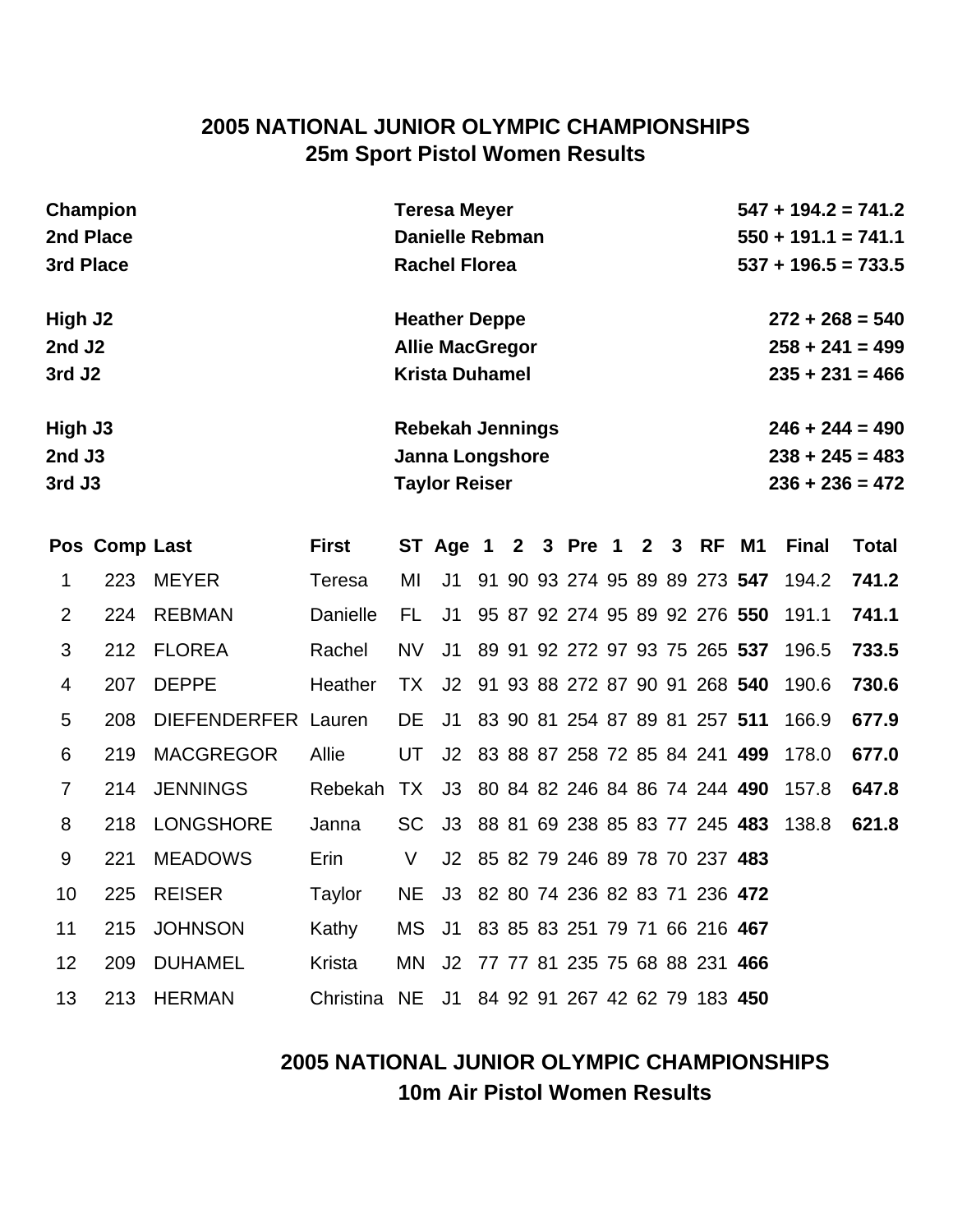| Champion<br><b>Lone Star Trophy</b> | <b>Heather Deppe</b>    | $\blacksquare$<br>$\sim$ |
|-------------------------------------|-------------------------|--------------------------|
| 2nd Place                           | <b>Danielle Rebman</b>  | $\sim$<br>$\sim$         |
| 3rd Place                           | <b>Teresa Meyer</b>     |                          |
| High J2                             | <b>Lana Labore</b>      |                          |
| 2nd J <sub>2</sub>                  | <b>Michelle Everett</b> |                          |
| 3rd J <sub>2</sub>                  | <b>Krista Duhamel</b>   |                          |
| High J3                             | <b>Rebekah Jennings</b> |                          |
| $2nd$ J3                            | <b>Janna Longshore</b>  |                          |
| 3rd J3                              | <b>Taylor Reiser</b>    |                          |

|                | Pos Comp Last |                     | <b>First</b>    |           | ST Age         | 1  | $\mathbf{2}$ | 3  | 4  | M <sub>1</sub> | 1     | $\mathbf{2}$ | 3  | 4  | M2  | Total |
|----------------|---------------|---------------------|-----------------|-----------|----------------|----|--------------|----|----|----------------|-------|--------------|----|----|-----|-------|
| 1              | 207           | <b>DEPPE</b>        | Heather         | ТX        | J2             | 88 | 90 93        |    | 96 |                | ## 93 | 93           | 90 | 87 | 363 | 730   |
| $\overline{2}$ | 224           | <b>REBMAN</b>       | Danielle        | FL        | J1             | 91 | 90           | 87 | 93 |                | ## 93 | 90           | 91 | 87 | 361 | 722   |
| 3              | 223           | <b>MEYER</b>        | Teresa          | MI        | J1             | 90 | 91           | 89 | 90 |                | ## 92 | 89           | 91 | 92 | 364 | 724   |
| 4              | 222           | <b>MEAHL</b>        | Rebekah         | FL        | J <sub>1</sub> | 91 | 87           | 91 | 92 | ##             | 88    | -90          | 88 | 90 | 356 | 717   |
| 5              | 216           | <b>LABORE</b>       | Jill            | <b>NE</b> | J1             |    | 90 88 89     |    | 88 | ##             | 85    | 90           | 93 | 91 | 359 | 714   |
| 6              | 213           | <b>HERMANN</b>      | Christina       | <b>NE</b> | J1             |    | 90 87        | 90 | 92 | ##             | 90    | -91          | 92 | 86 | 359 | 718   |
| 7              | 208           | <b>DIEFENDERFER</b> | Lauren          | DE        | J1.            |    | 88 88 93     |    | 85 | ##             | 87    | 93           | 90 | 86 | 356 | 710   |
| 8              | 206           | <b>CORL</b>         | Jessica         | <b>PA</b> | J <sub>1</sub> |    | 88 88 88     |    | 88 | ##             |       | 86 86        | 82 | 89 | 343 | 695   |
| 9              | 217           | <b>LABORE</b>       | Lana            | <b>NE</b> | J2             |    | 85 90 85     |    | 93 | ##             | 86    | 86           | 78 | 90 | 340 | 693   |
| 10             | 210           | <b>EVERETT</b>      | <b>Michelle</b> | МT        | J2             |    | 89 85 83     |    | 84 | ##             | 87    | 88           | 86 | 86 | 347 | 688   |
| 11             | 209           | <b>DUHAMEL</b>      | Krista          | ΜN        | J2             |    | 88 83 91     |    | 84 | ##             | 89    | 89           | 81 | 83 | 342 | 688   |
| 12             | 219           | <b>MACGREGOR</b>    | Allie           | UT        | J2             |    | 85 89 85     |    | 85 | ##             | 83    | 87           | 83 | 86 | 339 | 683   |
| 13             | 227           | <b>VEADE</b>        | Stephanie LA    |           | J2             |    | 82 83 87     |    | 81 | ##             | 76    | 90           | 86 | 86 | 338 | 671   |
| 14             | 226           | <b>STARR</b>        | Abbey           | <b>NE</b> | J <sub>2</sub> |    | 82 84 76     |    | 86 | ##             |       | 88 79        | 89 | 81 | 337 | 665   |
| 15             | 211           | <b>FERGUSON</b>     | <b>Natalie</b>  | МT        | J <sub>2</sub> |    | 80 76 83     |    | 79 | ##             | 89    | 86           | 86 | 82 | 343 | 661   |
| 16             | 214           | <b>JENNINGS</b>     | Rebekah         | ТX        | J3             |    | 78 79 80     |    | 79 | ##             | 81    | -79          | 88 | 85 | 333 | 649   |
| 17             | 218           | <b>LONGSHORE</b>    | Janna           | <b>SC</b> | J3             |    | 75 83 85     |    | 81 | ##             |       | 7684         | 73 | 88 | 321 | 645   |
| 18             | 225           | <b>REISER</b>       | Taylor          | <b>NE</b> | J3             |    | 82 82 80     |    | 82 |                |       | ## 67 72     | 76 | 79 | 294 | 620   |
|                |               |                     |                 |           |                |    |              |    |    |                |       |              |    |    |     |       |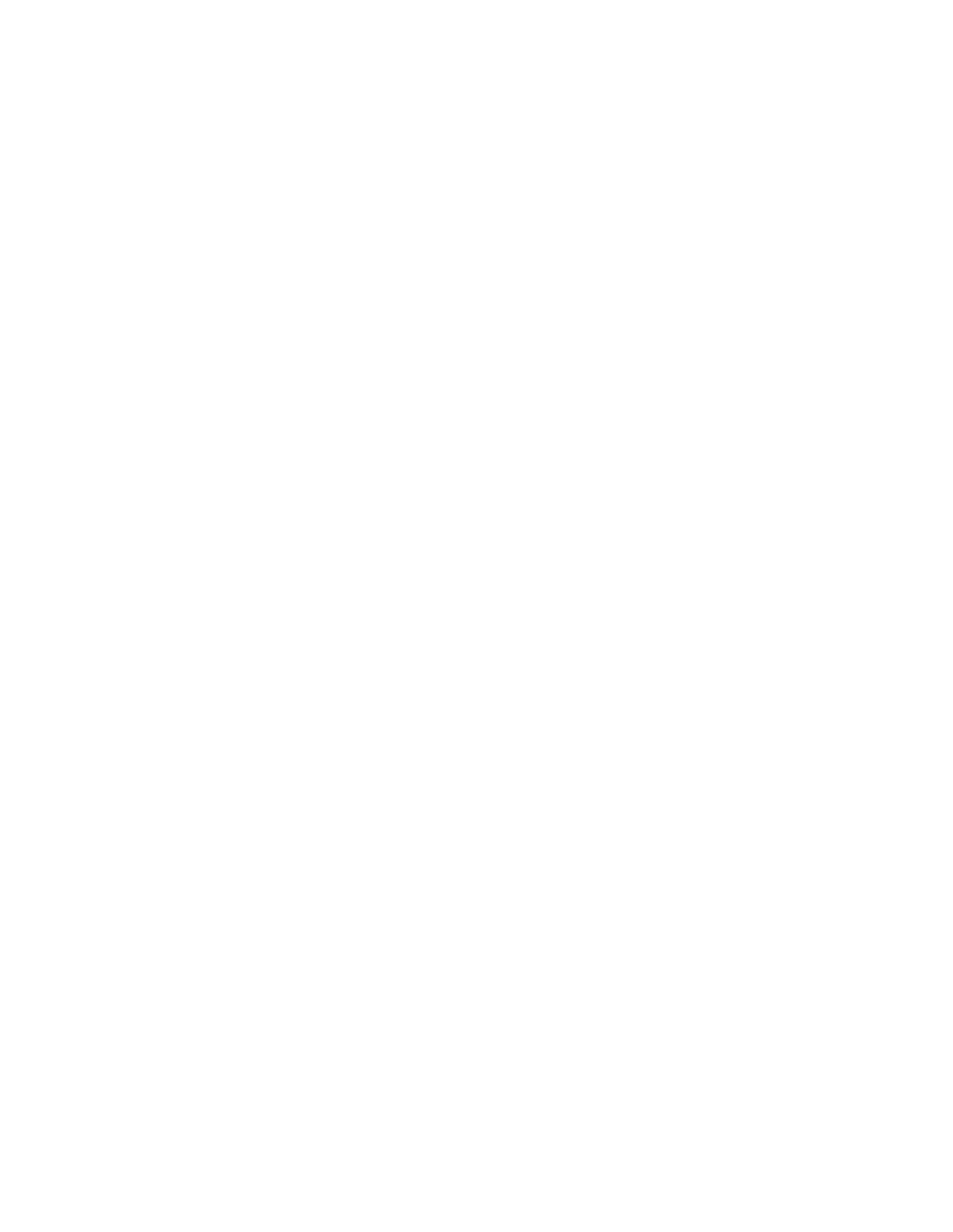| $730 + 95.9 = 825.9$  |                                                             |
|-----------------------|-------------------------------------------------------------|
| $722 + 96.2 = 818.2$  | $724 + 93.3 = 817.3$                                        |
|                       | $353 + 340 = 693$<br>$341 + 347 = 688$<br>$346 + 342 = 688$ |
|                       | $316 + 333 = 649$<br>$324 + 321 = 645$<br>$326 + 294 = 620$ |
| Final<br>95.9<br>96.2 | Total<br>825.9<br>818.2<br>93.3 817.3                       |
| 97.5                  | 95.8 812.8<br>811.5<br>89.0 807.0                           |
| 92.2<br>91.8          | 802.2<br>786.8                                              |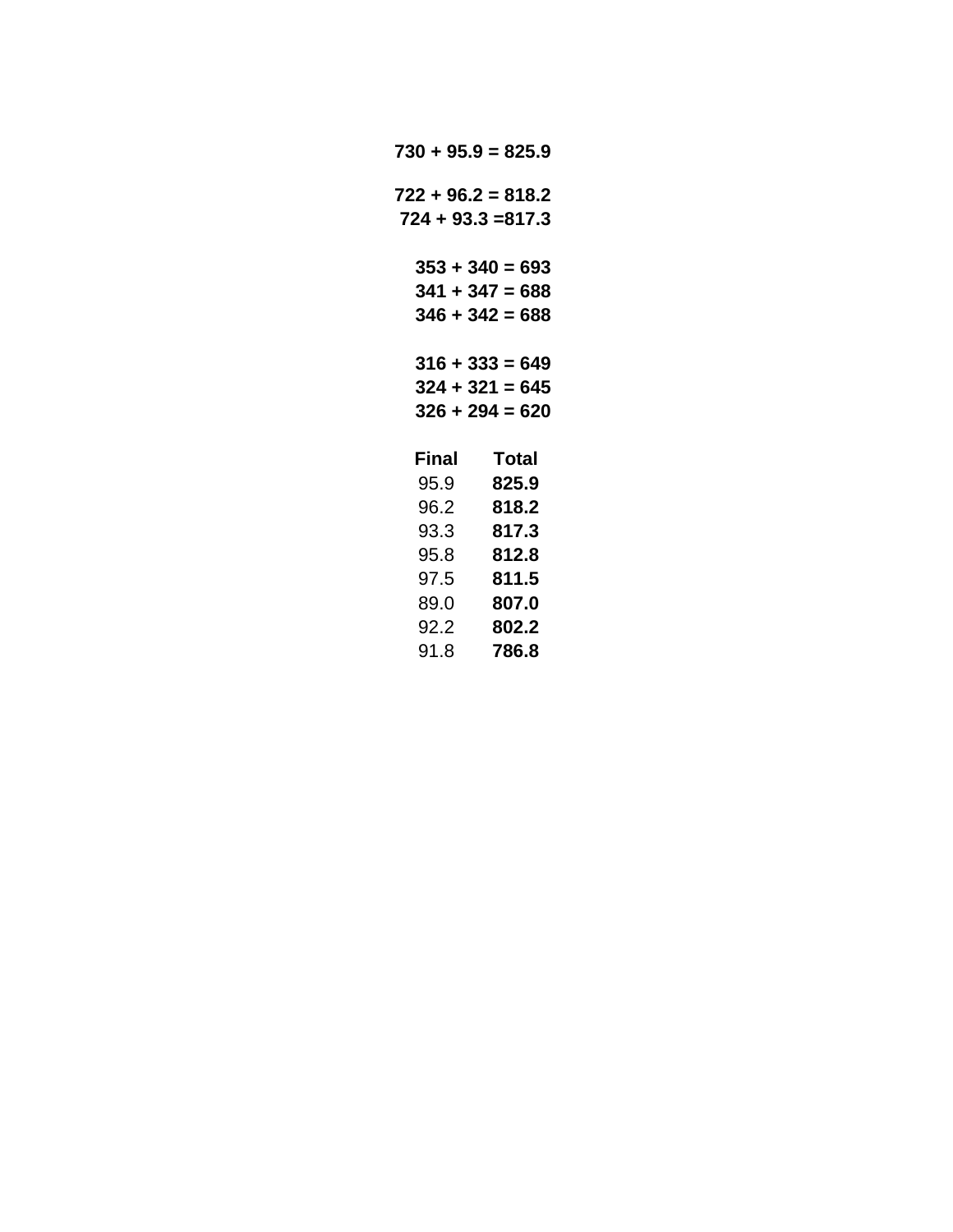# **2005 NATIONAL JUNIOR OLYMPIC CHAMPIONSHIPS 10m Air Pistol Men Results**

|                    | <b>Champion</b> | <b>Lone Star Trophy</b> | <b>Cody Owsley</b>       |           | $1131 + 98.6$  |               |                |           |              |               |
|--------------------|-----------------|-------------------------|--------------------------|-----------|----------------|---------------|----------------|-----------|--------------|---------------|
|                    | 2nd Place       |                         | <b>Anthony Lutz</b>      |           |                | $1123 + 98.2$ |                |           |              |               |
| 3rd Place          |                 |                         | <b>Nicholas Budnella</b> |           |                |               |                |           |              | $1123 + 96.8$ |
|                    |                 |                         |                          |           |                |               |                |           |              |               |
| High J2            |                 |                         | <b>Vlad Babiuc</b>       |           |                |               |                |           |              | $554 + 54$    |
| 2nd J2             |                 |                         | <b>Shane Simonson</b>    |           |                |               |                |           |              | $541 + 54$    |
| 3rd J <sub>2</sub> |                 |                         | <b>John Wilhelm</b>      |           |                |               |                |           |              | $537 + 54$    |
| High J3            |                 |                         | <b>John Luscy</b>        |           |                |               |                |           |              | $508 + 41$    |
| 2nd J3             |                 |                         | <b>James Starr</b>       |           |                |               |                |           |              | $471 + 41$    |
|                    | Pos Comp Last   |                         | <b>First</b>             | <b>ST</b> | Age            | <b>MBR</b>    | M <sub>1</sub> | <b>M2</b> | <b>Total</b> | <b>Final</b>  |
| 1                  | 252             | <b>OWSLEY</b>           | Cody                     | KS        | J <sub>1</sub> | 16753         | 565            | 566       | 1131         | 98.6          |
| $\overline{2}$     | 249             | <b>LUTZ</b>             | Anthony                  | KS        | J <sub>2</sub> | 16754         | 562            | 561       | 1123         | 98.2          |
| 3                  | 233             | <b>BUDNELLA</b>         | <b>Nicholas</b>          | CO        | J <sub>1</sub> | 14213         | 561            | 562       | 1123         | 96.8          |
| 4                  | 235             | <b>CANNON</b>           | Patrick                  | GA        | J <sub>1</sub> | 17716         | 559            | 550       | 1109         | 99.6          |
| 5                  | 254             | <b>RAGAY</b>            | Sean                     | <b>CA</b> | J <sub>1</sub> | 13537         | 552            | 546       | 1098         | 97.1          |
| 6                  | 240             | <b>FAVOUR</b>           | Jeff                     | TX        | J <sub>1</sub> | 14354         | 550            | 549       | 1099         | 91.2          |
| $\overline{7}$     | 229             | <b>BENNETT</b>          | David                    | <b>NJ</b> | J <sub>1</sub> | 024996        | 547            | 550       | 1097         | 92.0          |
| 8                  | 228             | <b>BABIUC</b>           | Vlad                     | МA        | J <sub>2</sub> | 015398        | 554            | 546       | 1100         | 87.0          |
| 9                  | 261             | <b>SIMONSON</b>         | Shane                    | <b>NE</b> | J <sub>2</sub> | 15032         | 541            | 545       | 1086         |               |
| 10                 | 268             | <b>WILHELM</b>          | John                     | TX        | J <sub>2</sub> | 15073         | 537            | 547       | 1084         |               |
| 11                 | 251             | <b>ORVIN</b>            | Jason                    | CO        | J2             | 013297        | 542            | 540       | 1082         |               |
| 12                 | 245             | <b>IMIG</b>             | <b>Tyler</b>             | МA        | J <sub>1</sub> | 028258        | 548            | 533       | 1081         |               |
| 13                 | 266             | <b>WELCH</b>            | Jerrod                   | ТX        | J <sub>2</sub> | 28935         | 540            | 533       | 1073         |               |
| 14                 | 230             | <b>BENTEMAN</b>         | Ryan                     | <b>KS</b> | J <sub>1</sub> | 15701         | 520            | 550       | 1070         |               |
| 15                 | 260             | <b>SIDLOVSKY</b>        | Ryan                     | MD        | J1             | 024999        | 527            | 540       | 1067         |               |
| 16                 | 250             | <b>MUXEN</b>            | Andrew                   | SD        | J <sub>1</sub> | 18181         | 531            | 534       | 1065         |               |
| 17                 | 236             | <b>CORDER</b>           | Zach                     | VA        | J2             | 18384         | 547            | 516       | 1063         |               |
| 18                 | 253             | <b>PITTS</b>            | lan                      | VA        | J1             | 18385         | 531            | 528       | 1059         |               |
| 19                 | 237             | <b>DOMINICK</b>         | Henry                    | SC        | J <sub>1</sub> | 14563         | 529            | 528       | 1057         |               |
| 20                 | 263             | <b>STACHITAS</b>        | Tucker                   | FL.       | J <sub>1</sub> | 028073        | 530            | 525       | 1055         |               |
| 21                 | 265             | <b>STRAIT</b>           | Jesse                    | CO        | J <sub>2</sub> | 014288 530    |                | 522       | 1052         |               |
| 22                 | 238             | <b>EVENSON</b>          | Chance                   | МT        | J <sub>1</sub> | 14747         | 533            | 518       | 1051         |               |
| 23                 | 241             | <b>FISCHER</b>          | Andrew                   | <b>SC</b> | J <sub>2</sub> | 19485         | 523            | 526       | 1049         |               |
| 24                 | 234             | <b>BURGER</b>           | Max                      | MI        | J <sub>1</sub> | 17733         | 524            | 523       | 1047         |               |
| 25                 | 246             | <b>JANECEK</b>          | Alek                     | <b>NE</b> | J2             | 15033         | 517            | 529       | 1046         |               |
| 26                 | 239             | <b>FAUGHT</b>           | Kyle                     | ND        | J <sub>1</sub> | 25563         | 521            | 525       | 1046         |               |
| 27                 | 255             | <b>REBMAN</b>           | Keith                    | FL.       | J <sub>1</sub> | 12944         | 533            | 513       | 1046         |               |
| 28                 | 231             | <b>BERGLEE</b>          | Seth                     | МT        | J1             | 25674         |                | 526 517   | 1043         |               |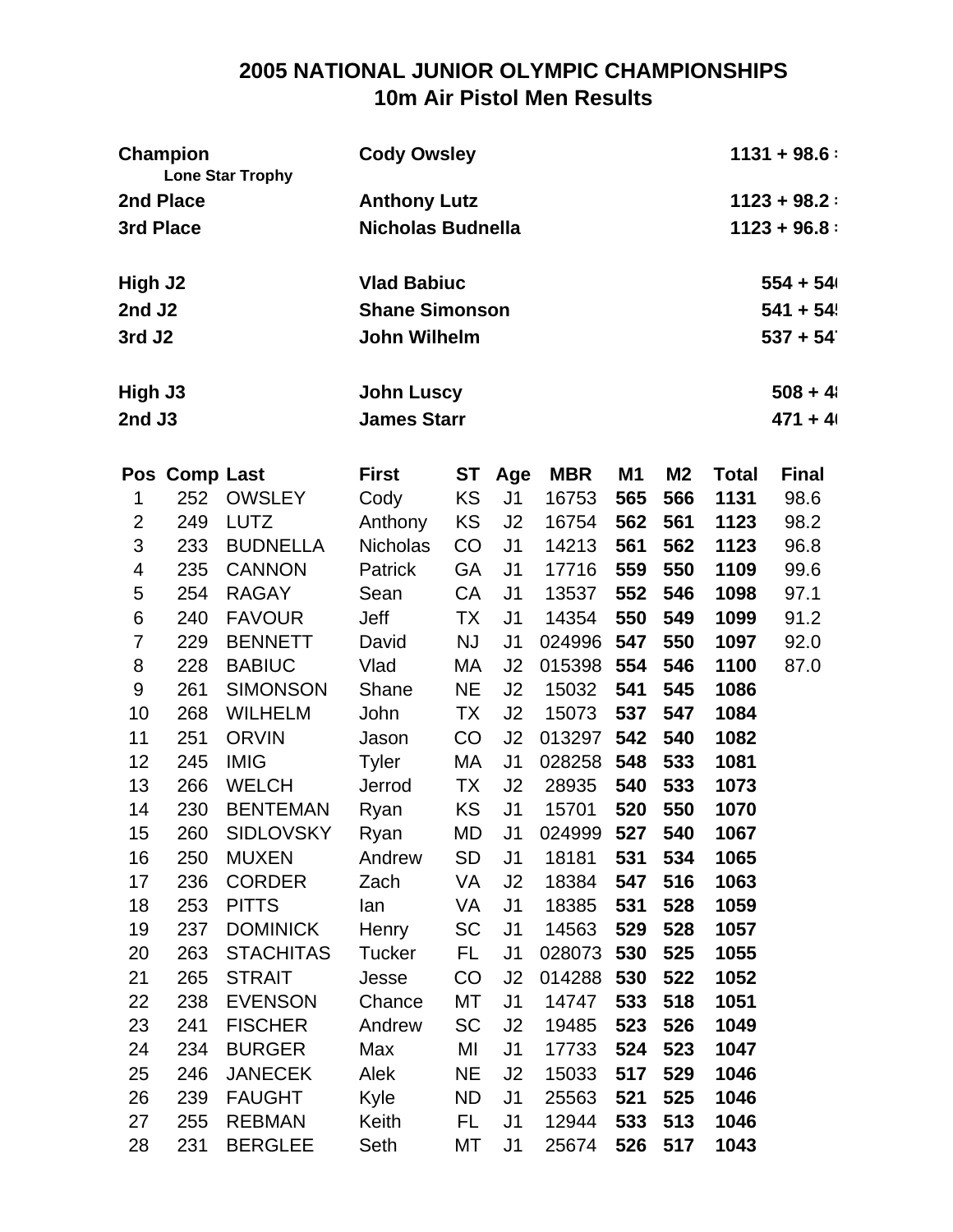| 29 | 247 | <b>LUDLUM</b>    | <b>Chris</b>   | <b>SC</b> | J1             | 24940      | 518 | 523 | 1041 |
|----|-----|------------------|----------------|-----------|----------------|------------|-----|-----|------|
| 30 | 258 | <b>SEIBERT</b>   | Adam           | <b>SC</b> | J2             | 19484      | 523 | 517 | 1040 |
| 31 | 242 | <b>GIVEN</b>     | <b>Herbert</b> | FL        | J2             | 18548      | 526 | 512 | 1038 |
| 32 | 267 | <b>WHITTAM</b>   | <b>Patrick</b> | ID        | J1             | 14545      | 515 | 522 | 1037 |
| 33 | 232 | <b>BOCK</b>      | Andrew         | KS        | J1             | 028065 521 |     | 516 | 1037 |
| 34 | 244 | <b>HERNANDEZ</b> | <b>Matthew</b> | <b>NM</b> | J1             | 25803      | 520 | 514 | 1034 |
| 35 | 259 | <b>SHARP</b>     | Joshua         | CO        | J1             | 028072 519 |     | 513 | 1032 |
| 36 |     | 262 SPECK        | Jon            | <b>MN</b> | J1             | 15451      | 518 | 511 | 1029 |
| 37 | 243 | <b>HENDRIX</b>   | Logan          | <b>MS</b> | J <sub>1</sub> | 14679      | 494 | 494 | 988  |
| 38 | 248 | <b>LUSCY</b>     | John           | ΙA        | J3             | 19658      | 508 | 480 | 988  |
| 39 | 264 | <b>STARR</b>     | James          | NE        | J3             | 26656      | 471 | 404 | 875  |
|    |     |                  |                |           |                |            |     |     |      |

#### **2005 NATIONAL JUNIOR OLYMPIC CHAMP 50 ft Free Pistol Men Results**

| Champion           | <b>Vlad Babiuc</b>   | $512 + 83 = 595$ |
|--------------------|----------------------|------------------|
| 2nd Place          | Sean Ragay           | $496 + 86 = 582$ |
| 3rd Place          | <b>Anthony Lutz</b>  | $494 + 87 = 581$ |
| High J2            | <b>Jason Orvin</b>   | 463              |
| 2nd J <sub>2</sub> | <b>Herbert Given</b> | 457              |
| 3rd J <sub>2</sub> | <b>Adam Seibert</b>  | 436              |

|                | Pos Comp Last |                 | <b>First</b>   | ST        | Age            | <b>MBR</b> |     | M1 Final Total |     |
|----------------|---------------|-----------------|----------------|-----------|----------------|------------|-----|----------------|-----|
| 1              | 228           | <b>BABIUC</b>   | Vlad           | МA        | J2             | 015398     | 512 | 83             | 595 |
| $\overline{2}$ | 254           | <b>RAGAY</b>    | Sean           | CA        | J <sub>1</sub> | 13537      | 496 | 86             | 582 |
| 3              | 249           | <b>LUTZ</b>     | Anthony        | <b>KS</b> | J2             | 16754      | 494 | 87             | 581 |
| 4              | 240           | <b>FAVOUR</b>   | Jeff           | <b>TX</b> | J <sub>1</sub> | 14354      | 497 | 83             | 580 |
| 5              | 235           | <b>CANNON</b>   | <b>Patrick</b> | GA        | J <sub>1</sub> | 17716      | 503 | 76             | 579 |
| 6              | 252           | <b>OWSLEY</b>   | Cody           | KS        | J <sub>1</sub> | 16753      | 510 | 67             | 577 |
| 7              | 230           | <b>BENTEMAN</b> | Ryan           | <b>KS</b> | J <sub>1</sub> | 15701      | 476 | 77             | 553 |
| 8              | 262           | <b>SPECK</b>    | Jon            | MN        | J <sub>1</sub> | 15451      | 481 | 59             | 540 |
| 9              | 255           | <b>REBMAN</b>   | Keith          | FL.       | J <sub>1</sub> | 12944      | 474 |                |     |
| 10             | 229           | <b>BENNETT</b>  | David          | <b>NJ</b> | J <sub>1</sub> | 024996     | 464 |                |     |
| 11             | 251           | <b>ORVIN</b>    | Jason          | CO        | J <sub>2</sub> | 013297     | 463 |                |     |
| 12             | 242           | <b>GIVEN</b>    | <b>Herbert</b> | FL        | J <sub>2</sub> | 18548      | 457 |                |     |
| 13             | 258           | <b>SEIBERT</b>  | Adam           | <b>SC</b> | J <sub>2</sub> | 19484      | 436 |                |     |
| 14             | 241           | <b>FISCHER</b>  | Andrew         | SC        | J <sub>2</sub> | 19485      | 360 |                |     |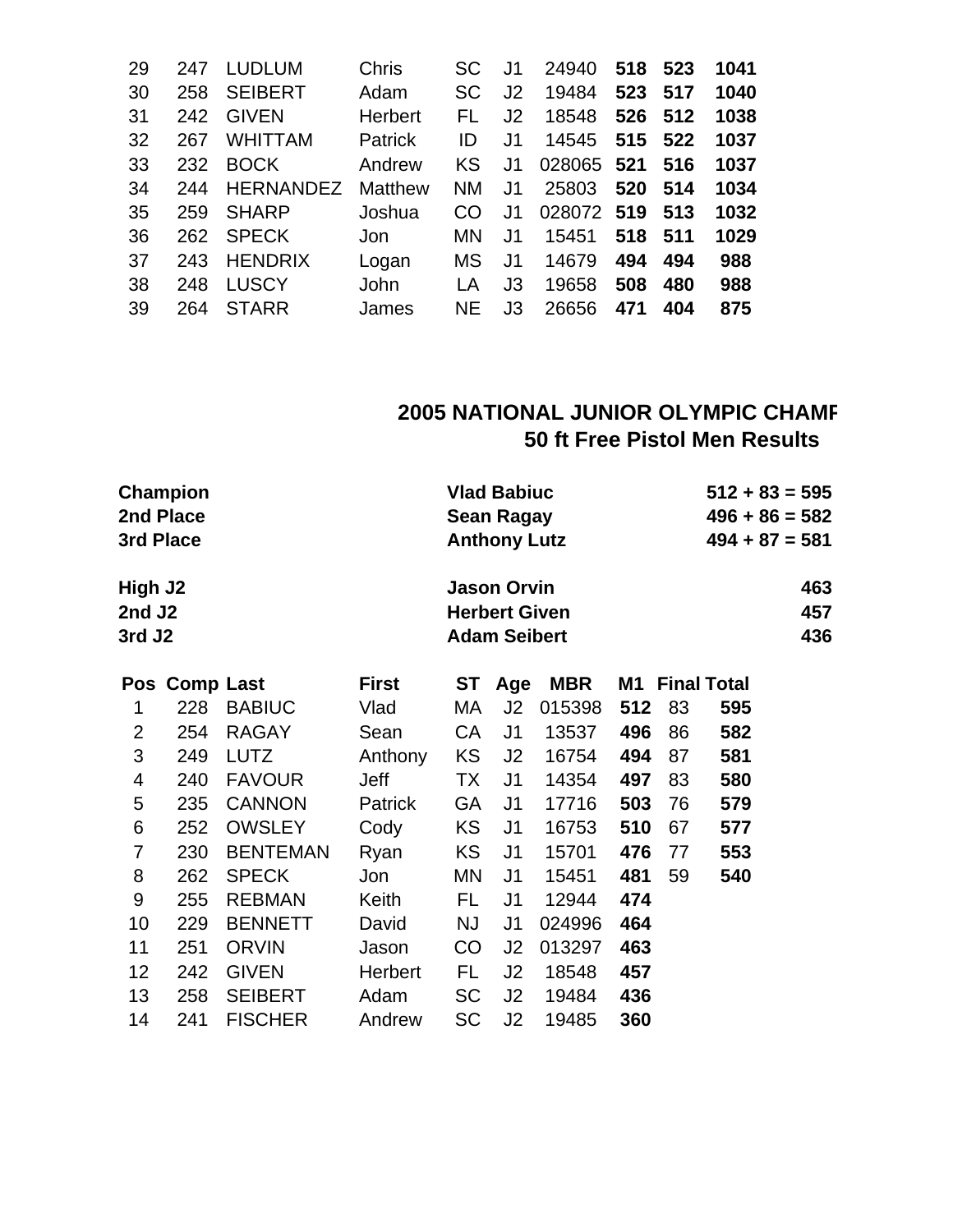```
= 1229.6
= 1221.2
= 1219.8
6 = 1100
5 = 1086
7 = 1084
80 = 988
04 = 875
 Total
 1229.6
 1221.2
 1219.8
 1208.6
 1195.1
 1190.2
 1189.0
 1187.0
```